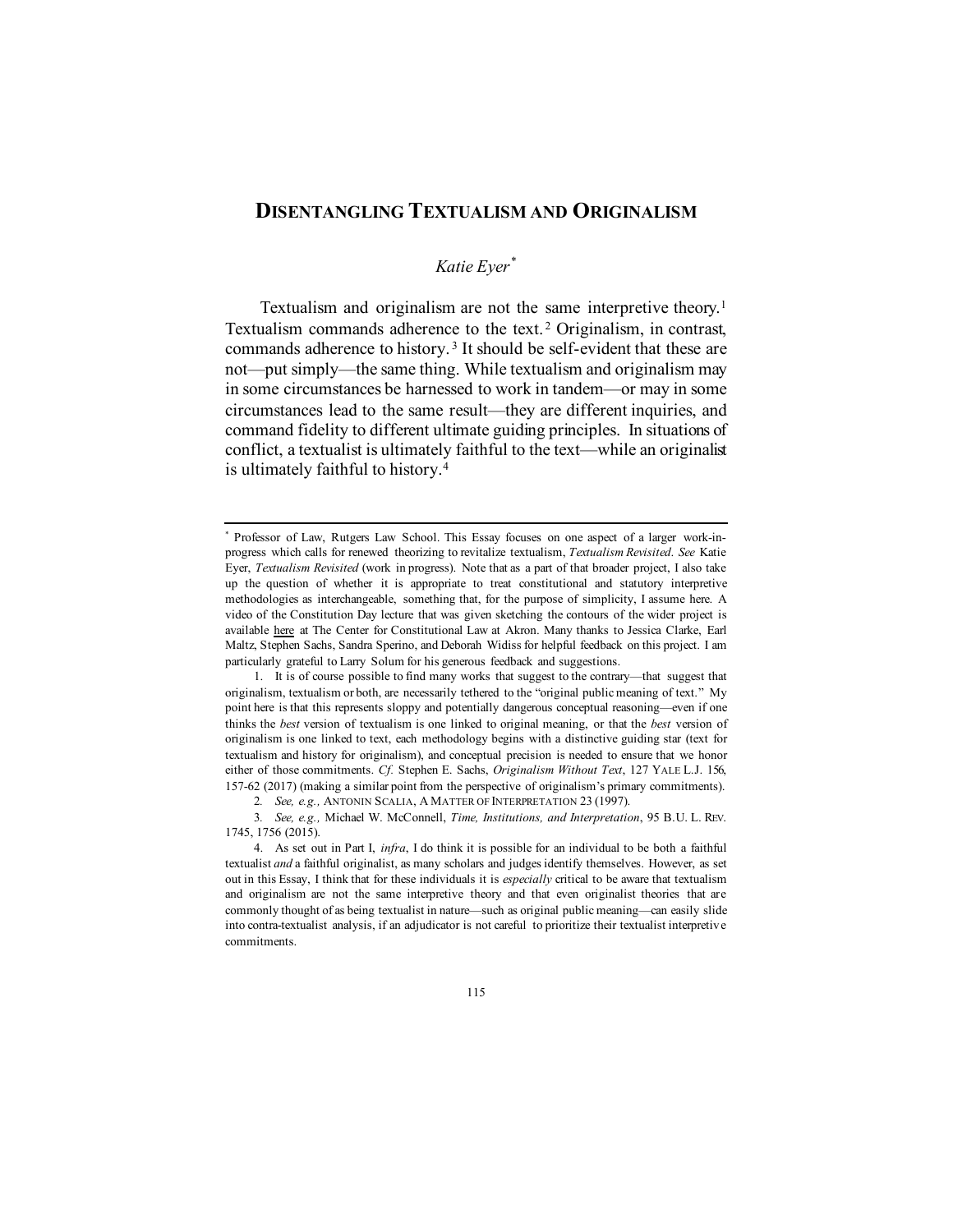#### 116 CONLAWNOW [13:115

<span id="page-1-5"></span>Why should this common-sense observation warrant academic commentary? Because both textualists and originalists—and even those who eschew such methodologies—are surprisingly inclined to conflate the two. [5](#page-1-1) This tendency toward conflation has existed since the early days of modern textualism and originalism. But with the rise of the "original public meaning" paradigm, it has become even more common for textualists/originalists<sup>[6](#page-1-2)</sup> to conflate the two.<sup>[7](#page-1-3)</sup> Indeed, it is common (though not universal) today for textualists/originalists to treat textualism and originalism as a single inseparable package (adjudicated under the moniker of "original public meaning"), and to decline to rigorously delineate them in both theorizing and analysis. [8](#page-1-4)

<span id="page-1-1"></span><span id="page-1-0"></span><sup>5.</sup> This is true in both the statutory interpretation and the constitutional law literature, though it is more common to hear people describe the conflated theory as "textualism" in the statutory interpretation context (while assuming that textualism also entails fidelity to originalist principles), and "originalism" in the constitutional law context (while assuming that originalism also entails fidelity to textualist principles). *See, e.g.,* Lawrence B. Solum, *Disaggregating* Chevron, 82 OHIO ST. L. J. 249, 265 (2021) (describing statutory textualism as definitionally including resort to "the content conveyed by the text to the intended readers . . . *at the time the statute was enacted*"); Lawrence B. Solum, *Originalism Versus Living Constitutionalism: The Conceptual Structure of the Great Debate*, 113 NORTHWESTERN L. REV. 1243, 1245 (2019) (tying originalism in the constitutional law context to "the family of constitutional theories that affirm . . . the meaning of the constitutional text is fixed at the time each provision is drafted.") Note that for the purposes of this short Essay, I do not take up the issue of whether it is appropriate to adopt differing interpretive methodologies for different types of legal texts (constitutional law, statutory law, regulatory law).

<span id="page-1-2"></span><sup>6.</sup> As described herein, I do not think it is appropriate to conflate textualism and originalism, since they are different—and not always consistent—legal interpretive approaches. Nevertheless, since others do, I think it is useful to have a term to describe the common phenomenon of conflation of the two. Thus, when I use the term "textualism/originalism" or "textualist/originalist," I mean to signify someone who at least some of the time conflates these two interpretive approaches. In contrast, when I use the term "textualism" or "textualist," I mean to describe the interpretive theory in which an adjudicator's ultimate fidelity is to text. And when I use the term "originalism" or "originalist," I mean to describe the interpretive theory in which an adjudicator's ultimate fidelity is to history.

<sup>7</sup>*. See* sources cited *infra* not[e 8.](#page-1-0)

<span id="page-1-4"></span><span id="page-1-3"></span><sup>8</sup>*. See*, *e.g.*, NEIL GORSUCH, A REPUBLIC, IF YOU CAN KEEP IT 106 (2019) (stating that textualism and originalism may be "little more than different ways to say the same thing"); *see also, e.g.,* ANTONIN SCALIA &BRYAN A. GARNER, READING LAW:THE INTERPRETATION OF LEGAL TEXTS xxvii (2012) (characterizing textualists as those who "look for meaning in the governing text [and] ascribe to that text the meaning that it has borne from its inception."); James A. Macleod, *Finding Original Public Meaning*, 56 GEORGIA L. REV. 1, 1 (2021) (stating as an obvious and uncontested proposition that "[t]extualists seek to interpret statutes consistent with their 'original public meaning'"); Ilan Wurman, *What is Originalism? Debunking the Myths*, The Conversation, <https://theconversation.com/what-is-originalism-debunking-the-myths-148488> (posing the question "[w]hat's the difference between originalism and textualism?" and answering "[d]espite popular belief, there is no difference between the two"); Brett Kavanaugh Confirmation Hearings, Day 2, Part 2, 1:56, CSPAN, <https://www.c-span.org/video/?c4747420/user-clip-kavanaugh-originalism> ("Originalism, as I see it, means, in essence constitutional textualism, meaning the original public meaning of the constitutional text.").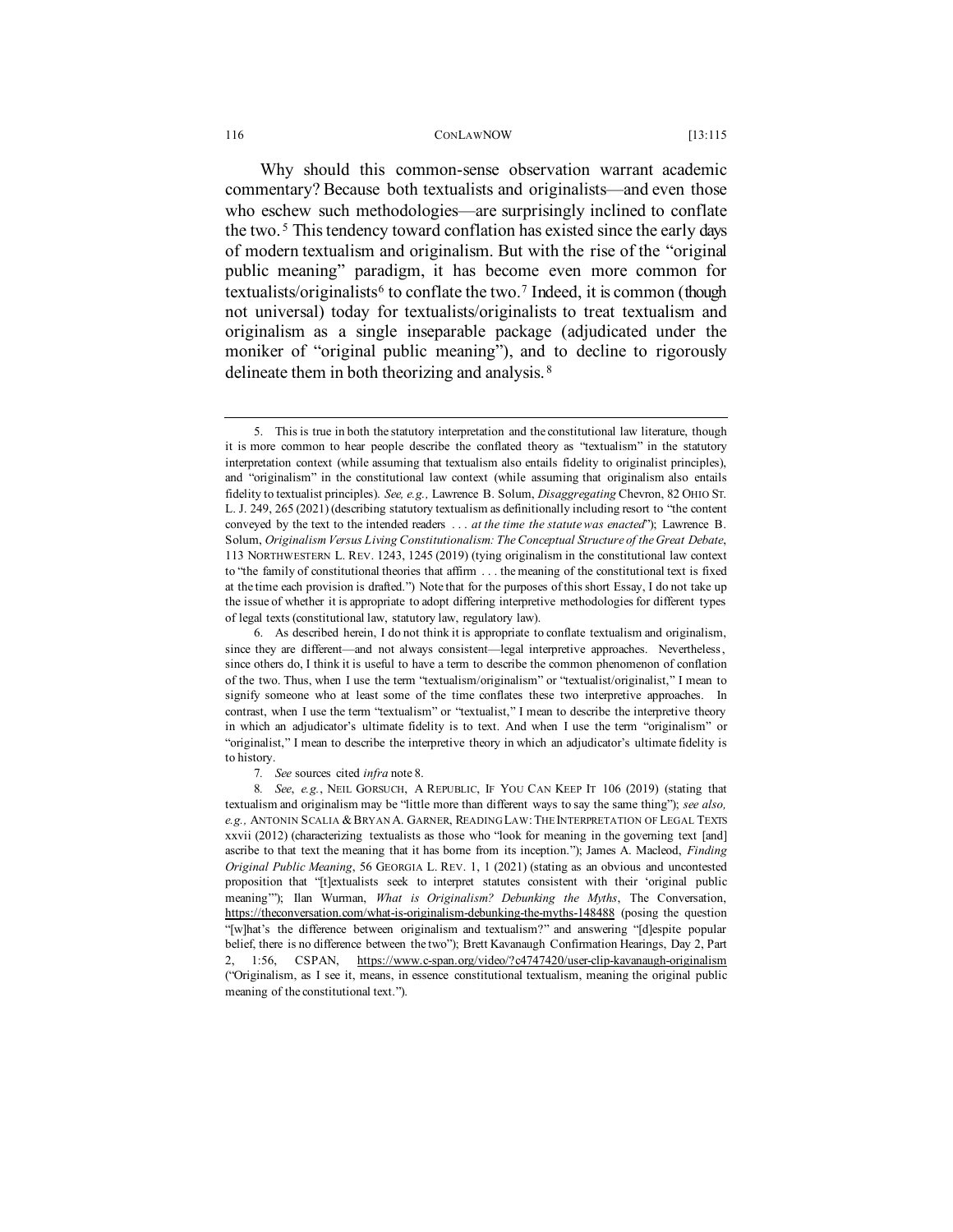## 2022] DISENTANGLING TEXTUALISM 117

<span id="page-2-2"></span>Surprisingly, this tendency towards the conflation of textualism and originalism is also common even among those who might seem most inclined to point out this logical fallacy—textualism/originalism's critics. [9](#page-2-0) Nor is the conflation of textualism and originalism specific to conservative adherents of textualism/originalism, but rather has seeped into even progressive commentators' understanding of the textualist/originalist project.<sup>[10](#page-2-1)</sup> Thus today, it is rare to see judges or commentators—on either the right or left, inside or outside of the community of committed textualists/originalists—insist on the importance of disaggregating textualism and originalism as interpretive methods.

In this Essay—a part of a longer project on the need for independent theorizing on textualism's future—I argue that disentangling textualism and originalism is critical to both the future vibrancy and the legitimacy of textualism as an interpretive methodology. When conflated with originalism, textualism holds almost endless opportunities for partisan manipulation of precisely the kind that textualism's critics have decried. Moreover, and most troublingly, many types of originalist inquiry can lead judges to results inconsistent with text—and thus textualism. In short, in order for an adjudicator to have genuine fidelity to *any* interpretive theory, it is critical for the adjudicator to know to which theory, in cases of conflict, the adjudicator ultimately subscribes.

The remainder of this Essay proceeds as follows. Part I describes the ways that textualism and originalism can functionally interact: as almost entirely distinctive theories ("acquaintances"), working in tandem ("allies"), or as conflicting methodological approaches ("antagonists"). Part II provides a brief history of the evolution of mainstream originalism from an approach ("original intent") that clearly conflicted with textualism in many instances, to one that on its face need not ("original public meaning"), but that in practice has often been applied in conflict with textualist principles. Part III concludes with a call for those who identify themselves as textualist/originalists to clarify their **principle** methodological commitments—and for those who have eschewed both to reconsider the potential of a disaggregated textualism.

<sup>9</sup>*. See, e.g.,* Cary Franklin, *Living Textualism*, 2020 SUP. CT. REV. 119, 120-21 (2021).

<span id="page-2-1"></span><span id="page-2-0"></span><sup>10</sup>*. See, e.g.,* James E. Ryan, *Laying Claim to the Constitution: The Promise of New Textualism*, 97 VA. L. REV. 1523, 1526-27 (2011). Jack Balkin's work generally does a good job of disentangling the textualist and originalist aspects of his interpretive methodology, but perhaps because it has been framed as an "originalist" project first, has not necessarily spurred the type of careful disaggregation of textualism and originalism that I argue here is required for true fidelity to text. *See, e.g.,* JACK BALKIN, LIVING ORIGINALISM 39-45 (2011).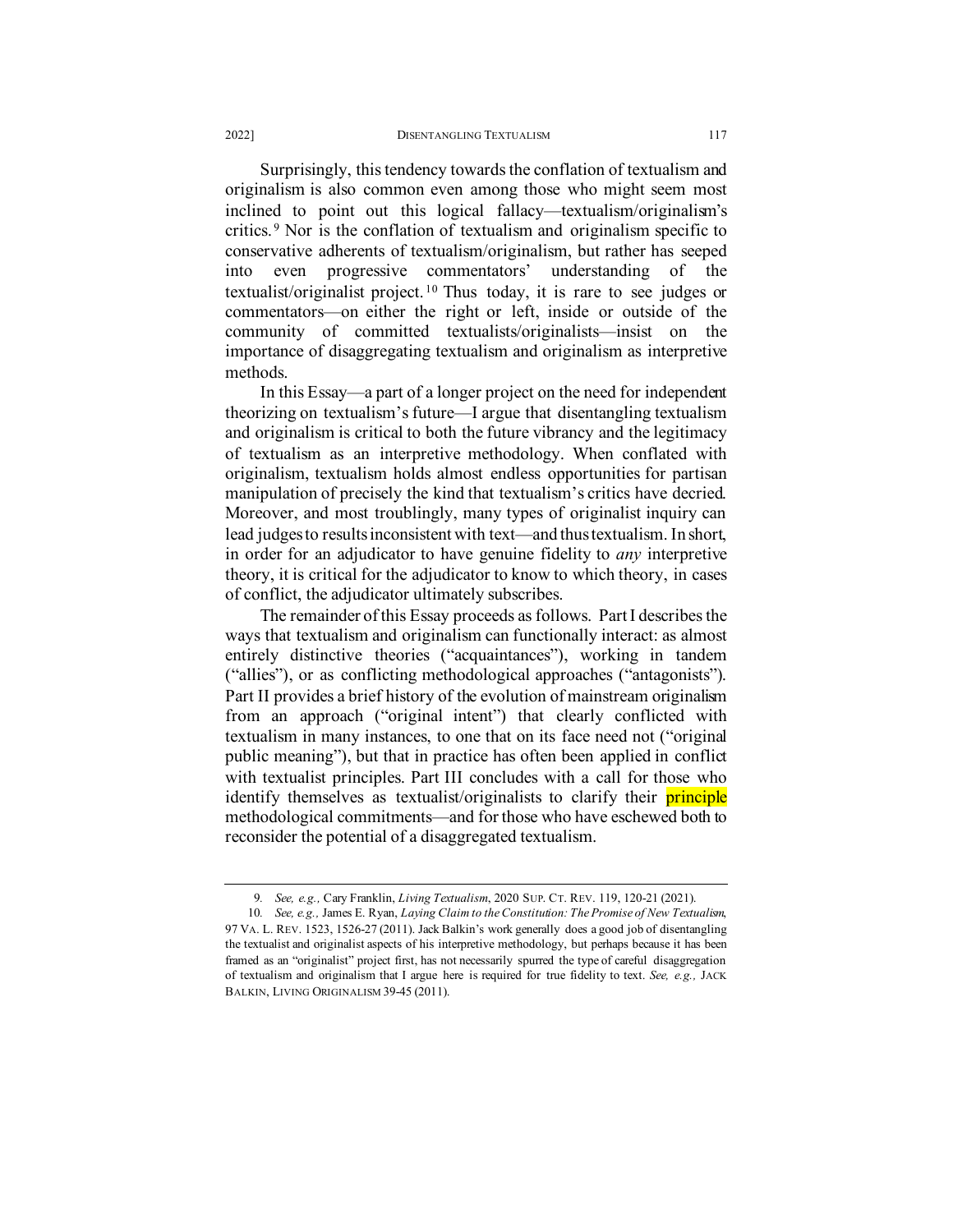As described above, textualism and originalism are not the same interpretive theory. Textualism holds as its central commitment fidelity to legal text. [11](#page-3-0) In contrast, originalism holds as its foundational commitment fidelity to history. [12](#page-3-1) This Part takes up the question of how these two distinctive interpretive theories can functionally interact: as almost entirely distinctive methodological approaches ("acquaintances"), as conflicting methodological approaches ("antagonists"), or as complementary approaches to interpretation ("allies"). It suggests that in order for an adjudicator to adhere to *any* of these perspectives on the proper relationship of textualism to originalism faithfully, it will be important for that adjudicator to identify their ultimate interpretive commitment, so that they will be able to identify and appropriately address how to proceed in situations of apparent conflict.

It is useful to begin by exploring what textualism would look like entirely decoupled from originalism (the "acquaintances" approach). Although textualism and originalism are commonly conflated, it is of course possible to have a textualist methodology that is entirely decoupled from originalist commitments. Thus, an interpreter could hold the view that it is important to adhere to textual meaning—whether of a statute, the constitution, or a regulation—but not that it is important to look to history or historical context in so doing. Such an interpretive approach might be deemed a "living" or "dynamic" textualism, i.e., the idea that the content or meaning of the words of a legal text can evolve over time. [13](#page-3-2)

Few scholars or adjudicators ascribe to the most radical version of this theory, for good reason. Where the meaning of a law's word or phrase has dramatically changed over time to an entirely new meaning, few would contend that the modern meaning should control. Thus, for example, it would seem absurd to most people to argue that the Constitution's guaranty of protection to the states against "domestic violence" (intended to protect against home-grown uprisings) should be taken today to refer to intimate partner violence, even though "domestic

<sup>11</sup>*. See supra* not[e 2.](#page-0-5)

<sup>12</sup>*. See supra* not[e 3.](#page-0-6)

<span id="page-3-2"></span><span id="page-3-1"></span><span id="page-3-0"></span><sup>13.</sup> Note that although I borrow his reference to "dynamic" statutory interpretation here, Bill Eskridge's theory of dynamic statutory interpretation is not centered on this type of "dynamic textualism." *See generally* WILLIAM ESKRIDGE, JR., DYNAMIC STATUTORY INTERPRETATION (1994) (developing a broader and distinctive theory of dynamic statutory interpretation).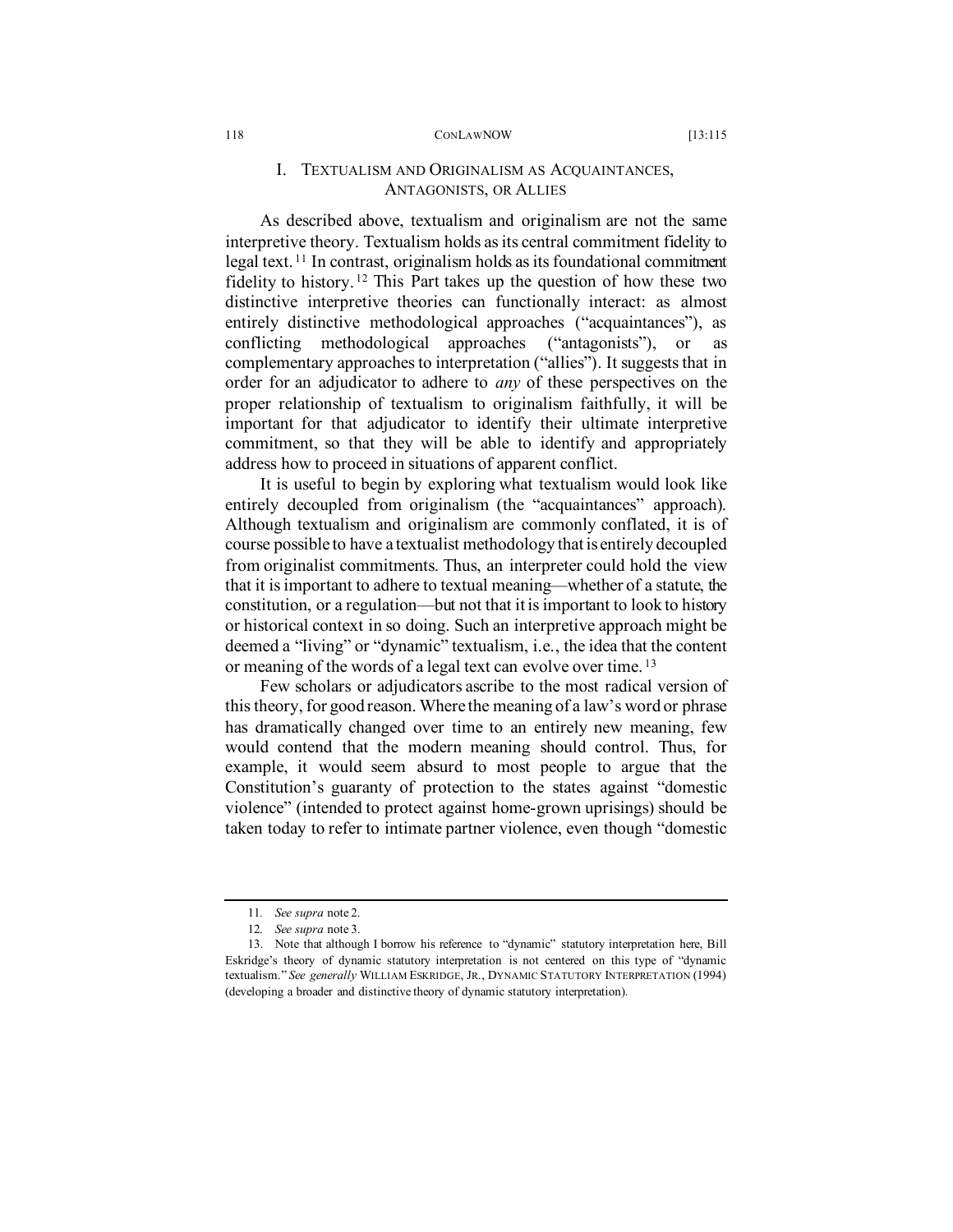<span id="page-4-4"></span>violence" is today overwhelmingly used in this way. [14](#page-4-0) When semantic drift has led to radically different modern meanings of a term used in a legal text, most adjudicators and theorists of all kinds would agree that the historical, not the modern, understanding should be used.

Far more likely to be debated is the question of whether a term which has not radically changed its meaning—but may have changed in some of its more nuanced connotations—ought to be viewed in terms of history, or in terms of what we know now. The word "sex" in anti-discrimination law is an often-debated example ofthis. Do we care in construing the word "sex" about modern understandings of the term, or how it may have evolved since the time of enactment?[15](#page-4-1) Or do we try to restrict ourselves only to those understandings of sex that were extant at the time?[16](#page-4-2) While as the *Bostock v. Clayton County* opinion illustrated, the outcome of this debate may not matter for some applications of anti-discrimination law, in other contexts we must ask ourselves whether a "dynamic" or an "original" understanding of the words of a law should be applied. [17](#page-4-3)

Either of these alternatives—a "dynamic" or an "original" understanding of sex—are consistent with textualism, though only the latter is consistent with originalism. Thus, it is entirely possible for an adjudicator to have a fidelity to text, but not to any strong version of history or original meaning. Such an adjudicator might believe it is appropriate for the content of complicated words to evolve over time as our understanding does—even if a radically different meaning from a new context (i.e., the "domestic violence" problem) should be rejected. This might be termed the "acquaintances" view of how textualism and originalism ought to interact—as generally distinctive theories and methodological commitments, which need not necessarily run together.

<span id="page-4-0"></span><sup>14.</sup> U.S.CONST. art. IV, § 4; *see also* BALKIN, *supra* note 10, at 37 (providing this as an example of why it is important to follow original semantic meaning).

<span id="page-4-1"></span><sup>15</sup>*. See, e.g.,* Schroer v. Billington, 577 F.Supp.2d 293, 306 (D.D.C. 2008) (describing argument of the plaintiff relying on modern medical understandings of the term "sex" to argue for protection of transgender worker under Title VII, but ultimately ruling for the plaintiff on other grounds).

<span id="page-4-2"></span><sup>16.</sup> Note that there are, of course, dramatically competing accounts of what "sex" meant, even in 1964—as well as what it means today, and that more may turn on the outcome of those debates than on the historical evolution aspect of this question. *Compare, e.g.,* William Eskridge, Jr., Brian G. Slocum & Stefan Th. Greis, *The Meaning of Sex: Dynamic Words, Novel Applications, and Original Public Meaning*, 119 MICH. L. REV. 1503, 1554-58 (2021); *with* Brief for Petitioners Altitude Express & Ray Maynard at 13, Bostock v. Clayton County, 140 S.Ct. 1731 (2020).

<span id="page-4-3"></span><sup>17</sup>*. See* Bostock v. Clayton County, 590 U.S. \_\_\_, 140 S.Ct. 1731, 1739 (2020) (accepting for the sake of argument the assumption that sex in Title VII should be given its narrowest historical understanding, but concluding that anti-LGBT discrimination was nevertheless "because of . . . sex").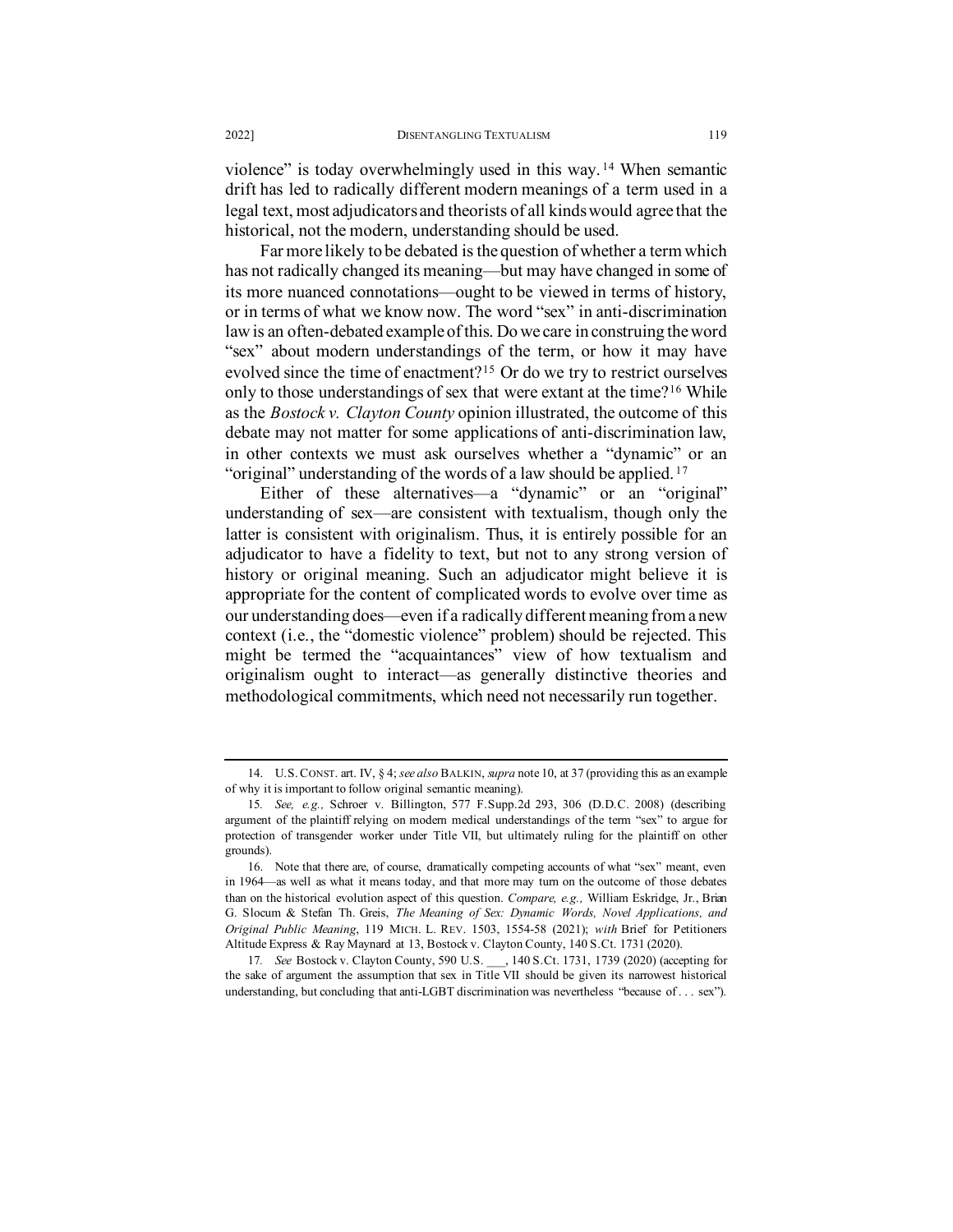<span id="page-5-6"></span>At the other end of the spectrum are those who argue that textualism and originalism should, or necessarily do, work together. This is the dominant view of most textualist/originalists, and likely the reason why it is so common for theorists to decline to disaggregate the two. [18](#page-5-0) But this Part will suggest that there are in practice two diametrically different ways that textualism and originalism can functionally interact where they are purported to be working together. [19](#page-5-1) First, originalism and textualism can work together as "allies"—used to understand the meaning of a legal text in light of the meaning of the words at the time of enactment. But they can also function as "antagonists," in which "original meaning" methodologies are used to supersede text. Importantly, only the former is consistent with fidelity to text and to textualism.

A few examples may help to illustrate the distinction. One of the most non-controversial examples of textualism and originalism working as "allies"—in tandem not in conflict—is the above example of the Constitution's reference to "domestic violence."[20](#page-5-2) Historical context and meaning easily tell us that the when the Founders used this term, they were not referring to intimate partner violence, but instead home-grown American violence.<sup>[21](#page-5-3)</sup> Armed with this historical knowledge, it is then possible to construct a straightforward textual understanding of Article IV, Section 4 as a guaranty by the federal government to come to the aid of the states in case of home-grown violence or insurrection. In this context, history works in tandem with text (as "allies"), rather than conflicting with it.

Another, more nuanced example of textualism and originalism acting as "allies" can be seen in the context of *New Prime Inc. v. Oliveira.* [22](#page-5-4) In that case, the question was whether an exemption from the Federal Arbitration Act (FAA) for "contracts of employment" of certain transportation workers should be understood to be limited to contracts between employers and employees—or should also be understood to extend to contracts of independent contractors. [23](#page-5-5) While the Court

<sup>18</sup>*. See* sources cited *supra* not[e 8.](#page-1-0)

<span id="page-5-2"></span><span id="page-5-1"></span><span id="page-5-0"></span><sup>19.</sup> It is important to note that this is not a new observation. Indeed, Ronald Dworkin made a very similar observation in his famous dialogue with Justice Scalia when he observed that Justice Scalia was an inconsistent textualist insofar as he often in practice embraced "expectationoriginalism" instead of "semantic-originalism"—and that only the latter was consistent with textualism. *See* Ronald Dworkin, Comment, *in* ANTONIN SCALIA, A MATTER OF INTERPRETATION 119-21 (1997).

<span id="page-5-4"></span><span id="page-5-3"></span><sup>20</sup>*. See* sources cited *supra* not[e 14.](#page-4-4)

<sup>21</sup>*. Id.*

<span id="page-5-5"></span><sup>22.</sup> 139 S.Ct. 532 (2019).

<sup>23</sup>*. Id.* at 536.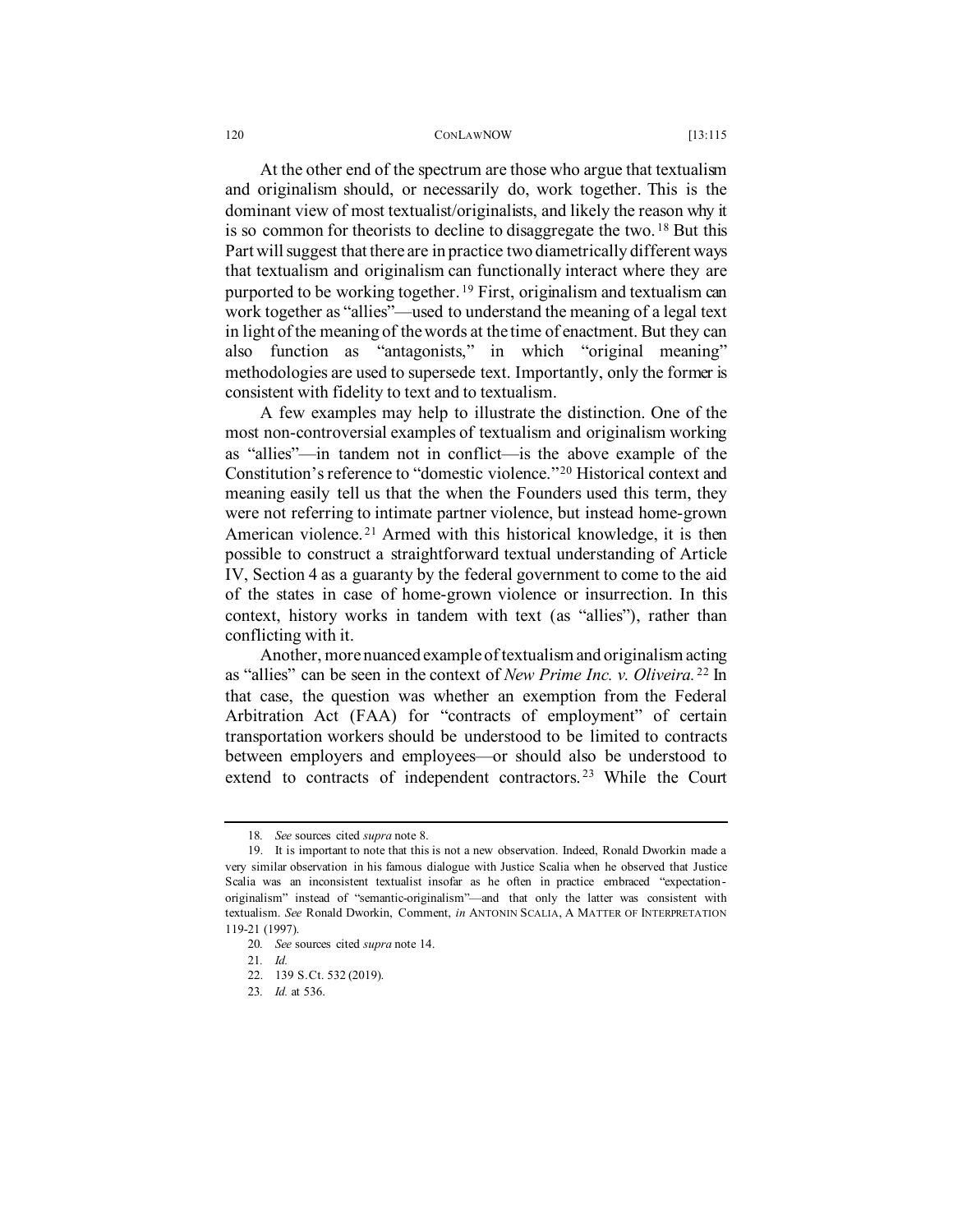observed that "[t]o many lawyerly ears today, the term 'contracts of employment' might call to mind only agreements between employers and employees," it found that at the time of the FAA's enactment, "contracts of employment" was understood differently. Rather, "employment" was generally used as a synonym for "work" and "contracts of employment" was often used to extend to independent contractors. [24](#page-6-1) Thus, originalism in *New Prime* suggested a different understanding of the meaning of the term "contracts of employment" than an avowedly non-originalist methodological approach might—but via an approach in which originalism helped to understand text, rather than to undermine it.

In contrast, textualism and originalism can, just as often, act as "antagonists." In such contexts following originalism—or at least certain versions of it—will necessarily entail departures from adherence to text. For example, no one contends that the Eleventh Amendment's text alone can be understood to compel the very broad principles of state sovereign immunity that the modern Supreme Court has adopted. [25](#page-6-2) And yet many textualist/originalist judges have nevertheless defended those principles, based on an historical understanding of state sovereign immunity at the time of the founding and the Eleventh Amendment's ratification.<sup>[26](#page-6-3)</sup> While this may be consistent with originalism (although this history too has been extensively debated), it is not consistent with a textualist reading of the Eleventh Amendment. [27](#page-6-4) In contexts such as these (where text and history

<span id="page-6-0"></span><sup>24</sup>*. Id.* at 539-40.

<span id="page-6-2"></span><span id="page-6-1"></span><sup>25.</sup> Indeed, such an assertion would be laughable, given that the Supreme Court has applied the Eleventh Amendment to many contexts to which it clearly does not apply. *See, e.g.,* sources cited *infra* not[e 26.](#page-6-0)

<span id="page-6-3"></span><sup>26</sup>*. Cf.* U.S. CONST. amend. XI ("The Judicial power of the United States shall not be construed to extend to any suit in law or equity, commenced or prosecuted against one of the United States by Citizens of another State, or by Citizens or Subjects of any Foreign State."); *with* Alden v. Maine, 527 U.S. 706 (1999) (holding that states were immune from suit under the Eleventh Amendment where such suits were brought by citizens of their own states, in state court); Univ. of Alabama v. Garrett, 531 U.S. 356 (2001) (holding that the Eleventh Amendment barred suits against a state by citizens of its own state); Atascadero State Hosp. v. Scanlon, 473 U.S. 234 (1985) (same).

<span id="page-6-4"></span><sup>27.</sup> Prominent originalists Will Baude and Stephen Sachs have articulated the view that we ought to disaggregate the textualist components of the Eleventh Amendment and the separate common-law immunity which states possessed at the time of the founding, and argue that in so doing, much (but not all) of modern sovereign immunity can be justified on one or the other grounds, at least when coupled with a narrow reading of Congress's authority to abrogate common-law immunity. *See*  William Baude & Stephen E. Sachs, *The Misunderstood Eleventh Amendment*, 169 U. PA. L. REV. 609, 613 (2021). Importantly, however, even Baude and Sachs do not contend that the Supreme Court's interpretive approach is consistent with textualism. *See, e.g., id.* at 611 (noting that the Eleventh Amendment's supporters, including those on the Court have "[read] the Amendment for more than it's worth.") Without offering a view here on the Baude/Sachs theory, I will simply note that it is not the theory on which the Supreme Court itself has justified its modern sovereign immunity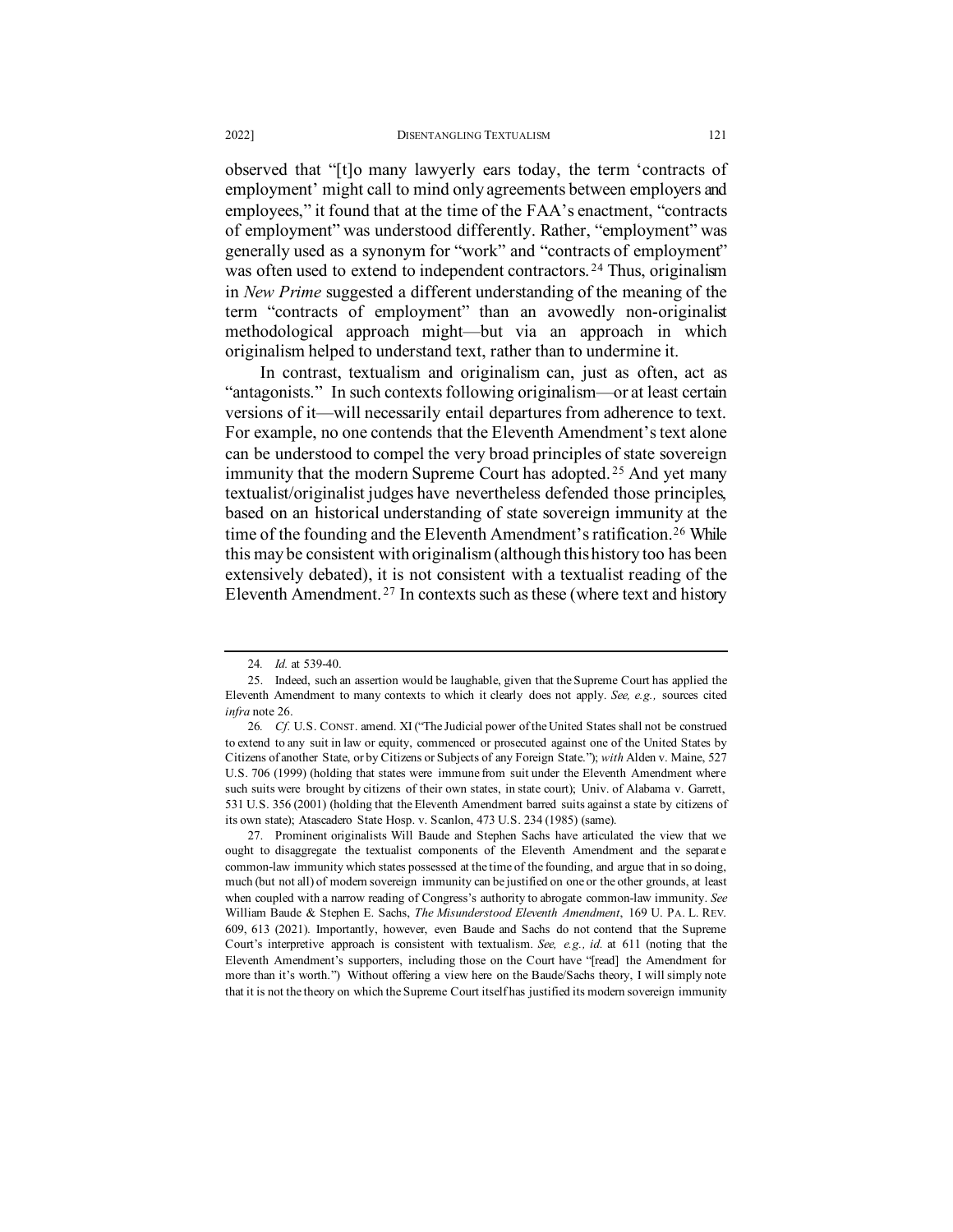are simply inconsistent), originalism and textualism act as "antagonists" in the sense that one cannot comply with both.

A more subtle, but even more common example of this type of "antagonistic" relationship between textualism and originalism comes from the long tail of "original expected applications" methodologies, even at a time when such methodologies have nominally been mostly discredited. In the following Part, I take up defending the claim that many modern originalist arguments continue to devolve into "original expected applications" approaches, even where framed within the new originalist construct of "original public meaning."[28](#page-7-0) In this Part, I will simply observe that such "original expected applications" methodologies whether framed as "original intent," or as they more commonly are today as "original public meaning"—are almost always inconsistent with a textualist approach.

Why is this? Many of our statutory and constitutional provisions including many of our most important guarantees of rights—are framed in textually broad terms, at the level of principles<sup>[29](#page-7-1)</sup> not application.<sup>[30](#page-7-2)</sup> A textualist approach to such a provision will ask what the words mean at the level at which they are pitched—that is, as a principle, not an asapplied prescription. [31](#page-7-3) Armed with an understanding of this broad-brush

<span id="page-7-2"></span>30*. See, e.g.,* U.S. CONST., amend. 14, § 1 ("No State shall make or enforce any law which shall abridge the privileges or immunities of citizens of the United States; nor shall any State deprive any person of life, liberty, or property, without due process of law; nor deny to any person within its jurisdiction the equal protection of the laws"); 42 U.S.C. § 2000e-2(a) ("It shall be an unlawful employment practice for an employer (1) to fail or refuse to hire or to discharge any individual, or otherwise to discriminate against any individual with respect to his compensation, terms, conditions, or privileges of employment, because of such individual's race, color, religion, sex, or national origin; or (2) to limit, segregate, or classify his employees or applicants for employment in any way which would deprive or tend to deprive any individual of employment opportunities or otherwise adversely affect his status as an employee, because of such individual's race, color, religion, sex, or national origin.")

<span id="page-7-3"></span>31*. See, e.g.,* Dworkin, *supra* not[e 19,](#page-5-6) at 119 (making this observation); BALKIN, *supra* note 10, at 45-46 (same).

cases, and that the Court's own reasoning purports to be grounded on history, while clearly being plainly contra-textual.

<span id="page-7-4"></span><sup>28</sup>*. See infra* Part II.

<span id="page-7-1"></span><span id="page-7-0"></span><sup>29.</sup> Here, and throughout, I use "principles" in the colloquial sense, and not as a term of art (i.e., not as it is used in the rules/standards/principles literature). Thus, my use of "principles" is intended to connote the legal constraints that text provides, regardless of whether those constraints would be characterized as a principle, rule, or standard in the principles/rules/standard literature. *Cf.* Lawrence B. Solum, *Legal Theory Lexicon: Rules, Standards, and Principles*, LEGAL THEORY BLOG, (Sept. 6, 2009), [https://lsolum.typepad.com/legaltheory/2009/09/legal-theory-lexicon-rules-standards-and](https://lsolum.typepad.com/legaltheory/2009/09/legal-theory-lexicon-rules-standards-and-principles.html#:%7E:text=Principles%20provide%20mandatory%20considerations%20for,be%20relevant%20to%20the%20decision)[principles.html#:~:text=Principles%20provide%20mandatory%20considerations%20for,be%20rele](https://lsolum.typepad.com/legaltheory/2009/09/legal-theory-lexicon-rules-standards-and-principles.html#:%7E:text=Principles%20provide%20mandatory%20considerations%20for,be%20relevant%20to%20the%20decision) [vant%20to%20the%20decision](https://lsolum.typepad.com/legaltheory/2009/09/legal-theory-lexicon-rules-standards-and-principles.html#:%7E:text=Principles%20provide%20mandatory%20considerations%20for,be%20relevant%20to%20the%20decision) (describing the rules/standards/principles literature, and the way in which rules, standards, and principles are used in that literature as terms of art to connote differing levels of precision in the law).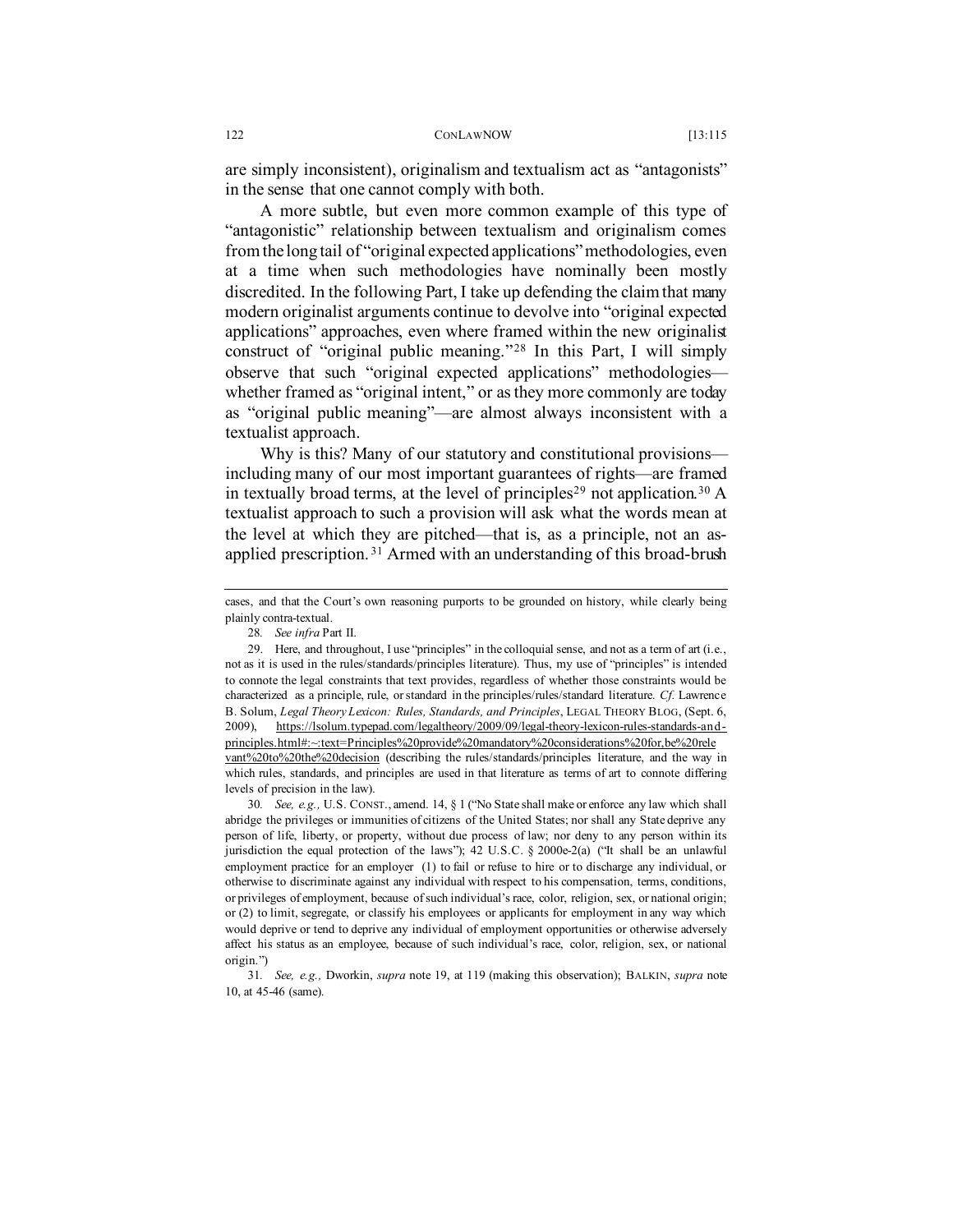principle, an interpreter following a textualist approach would then be compelled to apply this *principle*—derived from the text—to consider if it included the application at hand. [32](#page-8-0) The more broadly worded the provision is, the broader the textual principle that it likely creates, and the more likely it is that it will afford rights to a variety of groups, in a variety of contexts—or in the case of criminal or regulatory law, that it will constrain across a variety of groups or contexts.

But an "original expected applications" approach instead invites us to gerrymander broad text to only extend to those contexts where the adjudicator believes the enactor, or the public, would have expected or intended them. [33](#page-8-1) Thus, instead of asking for example what it means at a level of principle to "deny . . . equal protection of the laws"[34](#page-8-2) or to take an adverse employment action "because of ... sex,"<sup>[35](#page-8-3)</sup> an original expected applications approach asks whether a particular application of a rights principle (often one that is maligned or politically unpopular) would have been "expected" at the time.<sup>[36](#page-8-4)</sup>

Similarly, an original expected applications approach can exempt groups and applications from the operation of criminal or regulatory law that are unexpected because they are comparatively favored. Consider, for example, the holding of the Supreme Court in *Church of the Holy Trinity v. United States* that a white rector and pastor from England should be excluded from a criminal law proscription on the importation of aliens because the law was, despite its broad text, intended only to apply to the work of the "manual laborer, as distinguished from that of the professional man."[37](#page-8-5) In these contexts, history is not used in service of understanding the meaning of broad textual mandates, but instead as a way of confining them to only preferred applications. [38](#page-8-6)

There thus are two very different ways in which textualism and originalism can work together—as "allies," in service of a historicallyinformed understanding of a statute or constitutional provision's words and terms of art—or as "antagonists" wherein originalism is taken as a

<sup>32</sup>*. See* sources cited *supra* not[e 31.](#page-7-4)

<span id="page-8-1"></span><span id="page-8-0"></span><sup>33.</sup> As set out in the following Part II, although the preferred originalist terminology has evolved here (from "original intent" to "original public meaning") the threat of deviations from text remains the same.

<sup>34.</sup> U.S. CONST. amend. 14, § 1.

<sup>35.</sup> 42 U.S.C. § 2000e-2(a)(1).

<span id="page-8-6"></span><span id="page-8-5"></span><span id="page-8-4"></span><span id="page-8-3"></span><span id="page-8-2"></span><sup>36.</sup> For an example, see the "original expected applications" arguments made in response to attempts to apply Title VII at the level of textualist principle to the context of anti-LGBT discrimination. *See infra* Part II.

<sup>37.</sup> Church of the Holy Trinity v. United States, 143 U.S. 457, 463 (1892).

<sup>38</sup>*. Id.*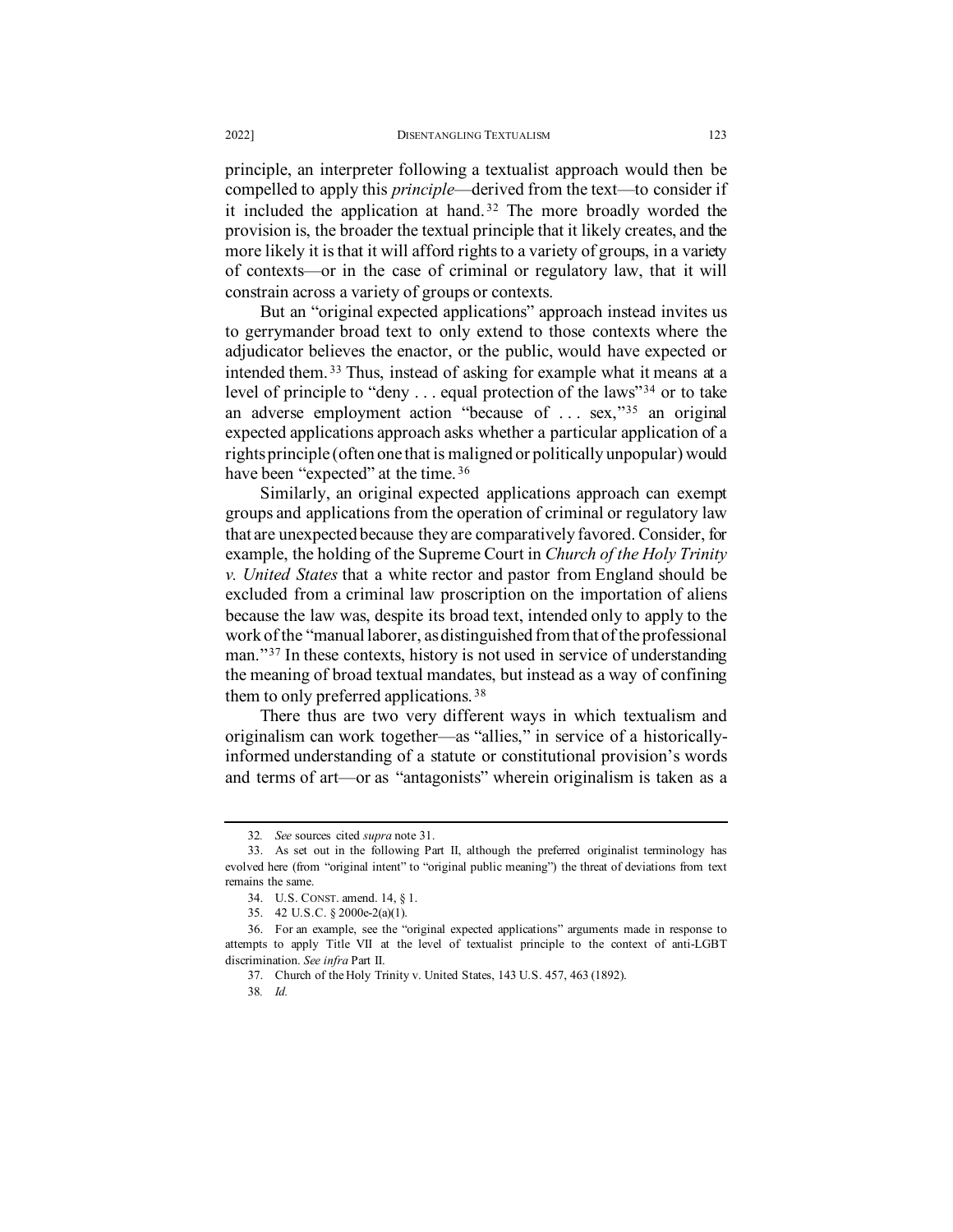justification for overriding text or limiting broad textual principles. Most modern textualist/originalists would likely claim that they follow the former "allied" approach. So why does it remain important to disentangle textualism from originalism?

As set out in Part II, despite protestations to the contrary, examples of the "antagonistic" application of textualism and originalism by textualist/originalists remain common, especially in the real world of originalism in the courts. In particular, it is common for "original public meaning"—which was supposed to supplant discredited "original intent" or "original expected application" approaches—to slide in practice back into functionally indistinguishable approaches (approaches which are, as set out above, methodologically inconsistent with textualism). Crediting the good faith of textualists/originalists (as I largely do), this problem seems to derive precisely from the fuzziness generated by the longstanding conflation of textualism and originalism. It is only with clarity of interpretive commitments—to text above history when they conflict—that it becomes comparatively easier to identify where the line lies between useful historical context and prohibited historical gerrymandering.

The following Part takes up the arc of originalist theorizing with respect to "original expected applications," and argues that although such arguments have lost credence among many mainstream originalist theorists, it is common for originalist analysis to in practice devolve into such approaches, especially where there is an outcome that is surprising or ideologically divergent from the judge's or theorist's own views at stake. Relying on the example of *Bostock v. Clayton County*, it takes up the issue of how "original expected applications" or even "original intent" can be framed as "original public meaning" arguments that are virtually indistinguishable from their discredited predecessors.

## <span id="page-9-1"></span>II. THE PERSISTENCE OF "ORIGINAL EXPECTED APPLICATIONS" APPROACHES TO ORIGINALISM

The story of the evolution of originalism as an interpretive theory is a complex one, but for the purposes of this Essay can be told briefly. The earliest versions of modern originalism, articulated by Judge Bork, Chief Justice Rehnquist, Edwin Meese, and others in the 1970s and 1980s, explicitly hewed to an "original intent" approach.<sup>[39](#page-9-0)</sup> Focused on the

<span id="page-9-0"></span><sup>39</sup>*. See, e.g.,* Lawrence B. Solum, *What is Originalism? The Evolution of Contemporary Originalist Theory*, *in* THE CHALLENGE OF ORIGINALISM: THEORIES OF CONSTITUTIONAL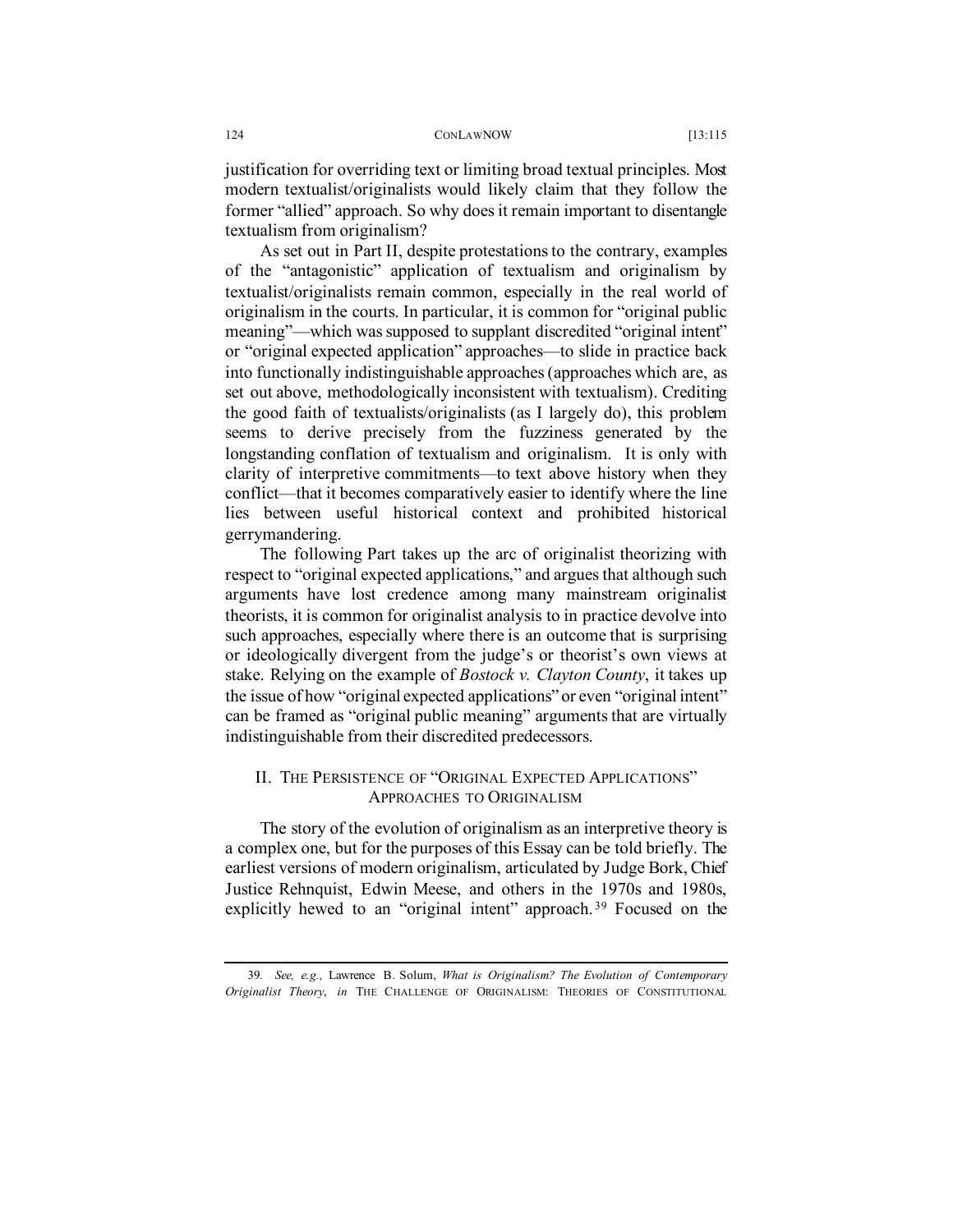"original intent" of the framers, this initial version of originalism was predictably "antagonistic" to textualism in many instances, since it called for the primacy of historically-derived intent or expectations about the application of the law, not the meaning of broad textual principles. [40](#page-10-0)

But faced with a variety of trenchant critiques, this initial version of originalism as an interpretive methodology evolved. [41](#page-10-1) Today, although there remain a diversity of strands of originalist theory, the dominant strain endorses a search for "original public meaning" as the metric of originalism. [42](#page-10-2) Moreover, most mainstream versions of "original public meaning" in legal academia explicitly eschew "original expected applications" approaches. [43](#page-10-3) Indeed, many academic scholars of original public meaning explicitly stress the importance of text as critical, indeed, central to the originalist enterprise. [44](#page-10-4)

Ironically, it may be precisely this academic turn to text in the context of "original public meaning"—and the related repudiation of expected applications—that has solidified the perception that textualism and originalism are interchangeable theories—and thus enhanced the likelihood of uncritical slide in practice from one to the other. Scholars of original public meaning generally conceptualize "original public meaning" as being *inherently* a textualist theory of interpretation.<sup>[45](#page-10-5)</sup> This has led to the wide perception that "original public meaning" is inherently

INTERPRETATION 6-10 (2011); Keith Whittington, *Originalism: A Critical Introduction*, 82 FORDHAM L. REV. 375, 379-86 (2013).

<span id="page-10-6"></span><sup>40</sup>*. See* sources cited *supra* not[e 39.](#page-9-1)

<span id="page-10-1"></span><span id="page-10-0"></span><sup>41</sup>*. See, e.g.,* Solum, *supra* not[e 39,](#page-9-1) at 6-15 (offering an account of the critiques that spurred an evolution in originalist theorizing, and how such theorizing evolved).

<sup>42</sup>*. Id.* at 15-16; Whittington, *supra* not[e 39,](#page-9-1) at 380.

<span id="page-10-3"></span><span id="page-10-2"></span><sup>43.</sup> *See, e.g.,* Thomas B. Colby & Peter J. Smith, *Living Originalism*, 59 DUKE L.J. 239, 252– 54, 254 n.64, 295–97 (2009); Richard H. Fallon, *The Meaning of Legal "Meaning" and Its Implications for Theories of Legal Interpretation*, 82 U. CHI. L. REV. 1235, 1291 (2015); Stephen G. Calabresi & Livia Fine, *Two Cheers for Professor Balkin's Originalism*, 103 NORTHWESTERN U. L. REV. 663, 668-671 (2009); Solum, *supra* note [39,](#page-9-1) at 18–19; Whittington, *supra* note [39,](#page-9-1) at 382–86. *But see* Jamal Greene, *The Age of Scalia*, 130 HARV. L. REV. 144, 155–56 (2016) (noting that Justice Scalia was inconsistent in his approach and sometimes relied on original expected applications); John O. McGinnis & Michael Rappaport, *Original Interpretive Principles as the Core of Originalism*, 24 CONST. COMMENT. 371, 378–79 (2007) (arguing for a substantial role for original expected applications in originalist interpretation).

<span id="page-10-4"></span><sup>44</sup>*. See, e.g.,* Randy E. Barnett & Evan Bernick, *The Letter and the Spirit: A Unified Theory of Originalism*, 107 GEO. L.J. 1, 25 (2018); Steven G. Calabresi & Julia T. Rickert, *Originalism and Sex Discrimination*, 90 TEX. L. REV. 1, 4 (2011); Solum, *Originalism Versus Living Constitutionalism*, *supra* note [5,](#page-1-5) at 1249.

<span id="page-10-5"></span><sup>45</sup>*. See, e.g.,* Lawrence Solum, *Eyer on the Relationship of Textualism and Originalism*, LEGAL THEORY BLOG, (Apr. 29, 2022), [https://lsolum.typepad.com/legaltheory/2022/04/eyer-on-the](https://lsolum.typepad.com/legaltheory/2022/04/eyer-on-the-relationship-of-textualism-and-originalism.html)[relationship-of-textualism-and-originalism.html](https://lsolum.typepad.com/legaltheory/2022/04/eyer-on-the-relationship-of-textualism-and-originalism.html) ("Public Meaning Originalism is a form of textualism.")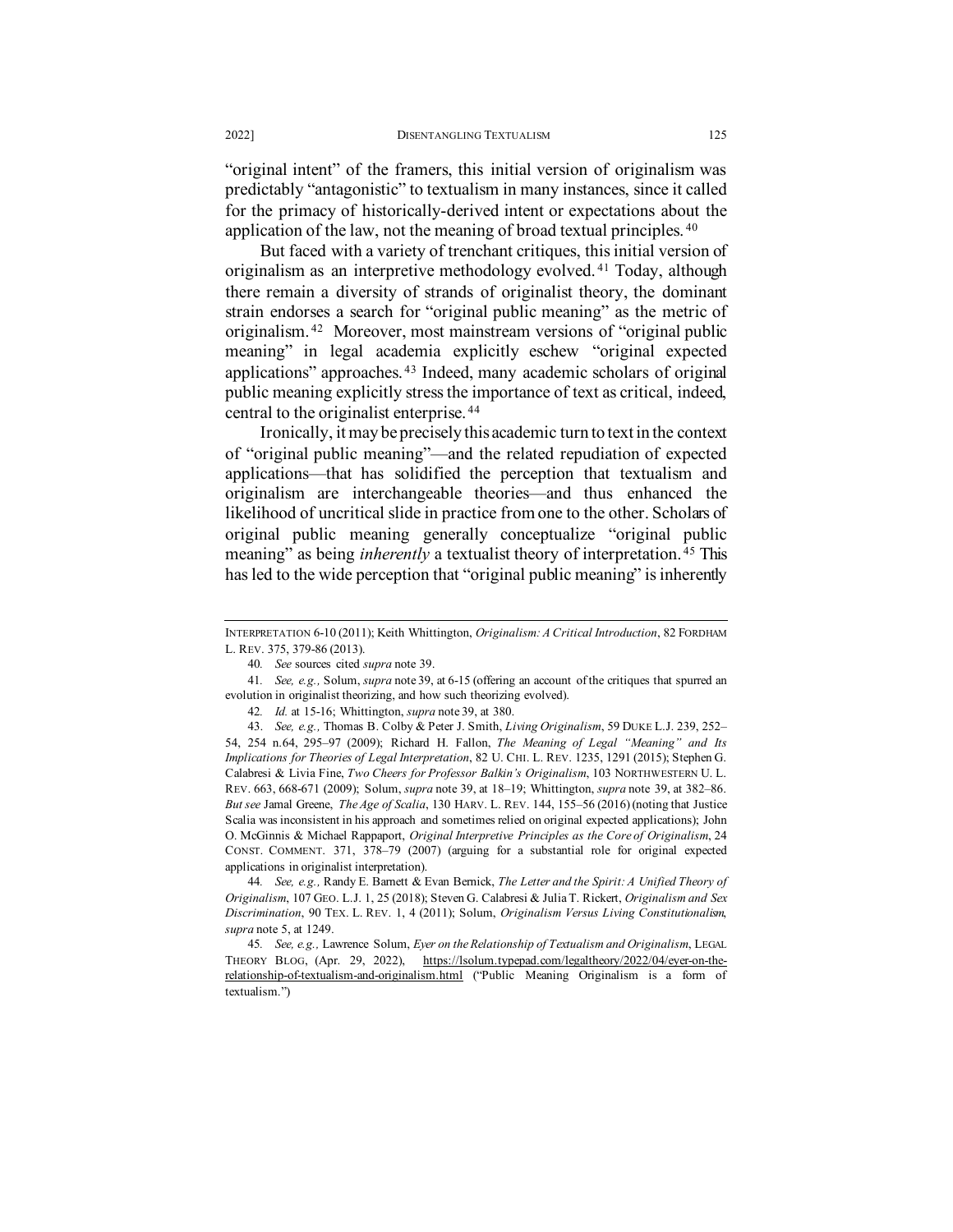textualist in nature, i.e., that it is incapable of being applied in ways that are contrary to text and to textualism. [46](#page-11-0)

But this perception—while common—is false. As set out below, "original public meaning" is in practice entirely capable of being applied in ways that are contra-textualist in nature, just like its original intent predecessors. Indeed, "original public meaning" can, in practice, lead to results that are virtually indistinguishable from now discredited (and contra-textualist) theories of original intent. Below, I begin by asking the question of whether "original public meaning," as a concept, is inherently incapable of being applied in ways that are contra-textualist in nature, and demonstrate that it is not. I then turn to a recent example of "original public meaning" being applied in practice in ways that are inconsistent with fidelity to text.

As a concept, the shift from original intent to original public meaning involved two key moves $47$ : (1) a change in the actors whose perspective an originalist is endeavoring to uncover (from the Founders to the "original public"); and (2) a change from "intent" to "meaning." Thus, one easy way to assess whether the shift to original public meaning inherently forecloses contra-textualist results is to ask whether either of these shifts inherently and necessarily ensures that antagonistic applications of history to supersede text do not occur in originalist analysis. As set out below, the answer to this question is plainly no: neither of the foundational shifts from original intent to original public meaning foreclose antagonistic applications of history to supersede text.

This is easiest to see in the case of the first of these conceptual shifts—the change in the actor whose perspective an originalist is endeavoring to uncover from the Founders to the original public. While this shift addressed *other* critiques of the originalist enterprise, [48](#page-11-2) it plainly did nothing to address the problem of "expected applications" or gerrymandering of text. That is, the "original public," whether real or hypothesized, may—just like the Founders—have contra-textual expectations about where a broad text may apply. Just like the Founders, the real or imagined public may have biases about who *deserves* the

<sup>46</sup>*. See* source cited *supra* not[e 45.](#page-10-6)

<span id="page-11-1"></span><span id="page-11-0"></span><sup>47.</sup> As I turn to in just a moment, it arguably includes many more moves if one includes all of the academic infrastructure of academic original public meaning theorizing. Because "original public meaning" is a widely used construct, most often applied in practice without resort to that academic infrastructure, I begin here with the basic concept.

<span id="page-11-2"></span><sup>48</sup>*. See, e.g.,* Solum, *supra* not[e 39,](#page-9-1) at 8-9 (describing the array of early critiques of original intent originalism).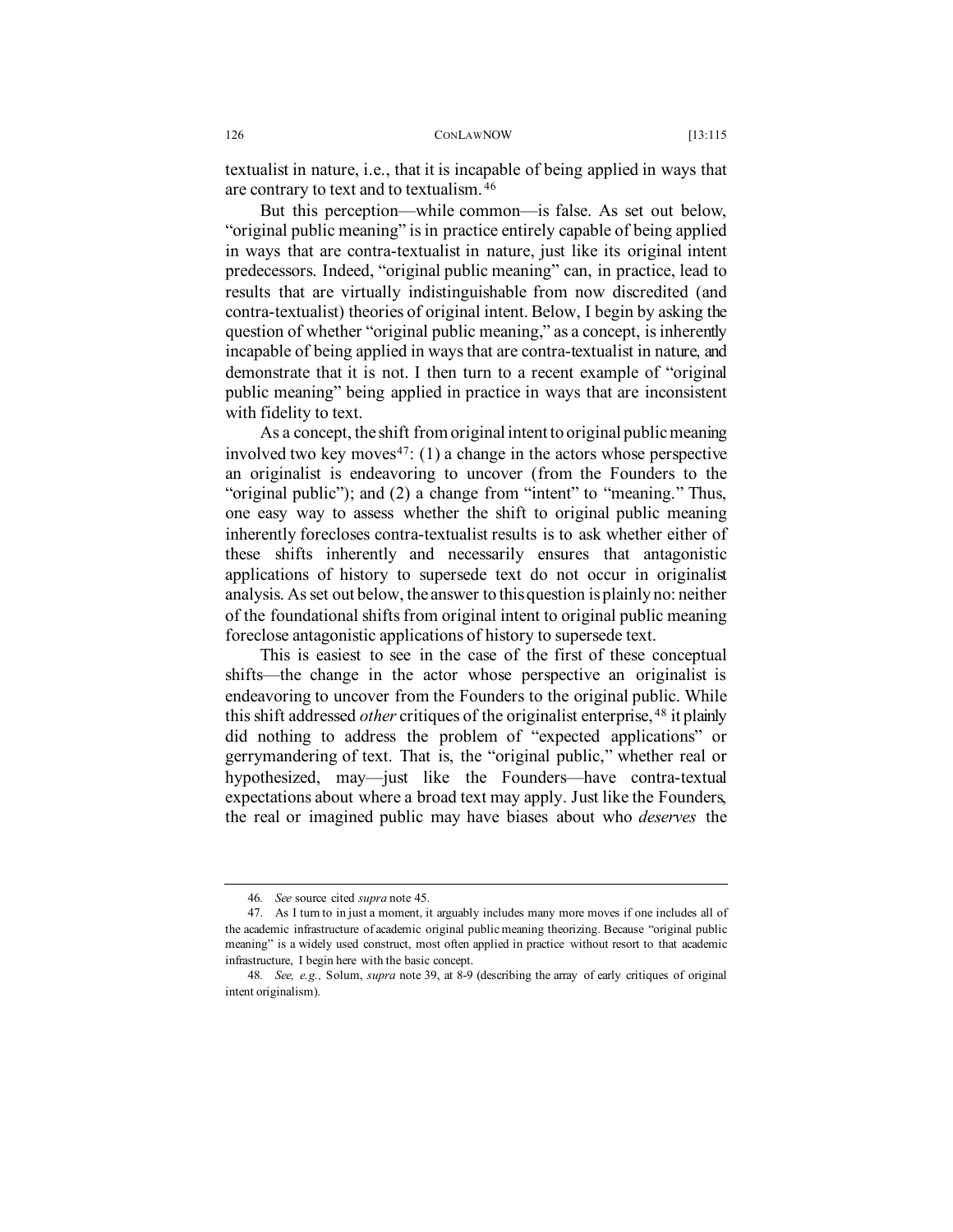benefits of rights or the sanction of criminal or regulatory law that fundamentally affect what applications are anticipated.

Nor does the shift from "intent" to "meaning" necessarily avoid the problem of "expected application" or of originalist approaches that are contrary to text. "Meaning" is itself an exceptionally broad term, which may connote different things to different adjudicators. It *could* prompt an adjudicator to ask a question that is consistent with both textualism and originalism (an allied question), such as "What meaning would the original public have understood the words or phrases of a legal text to have, at the level of generality at which they are pitched?"—and then to neutrally apply the principle thereby derived to the application at hand. But it could just as easily prompt an adjudicator to ask a question which is inconsistent with textualism (an antagonistic question), such as "Would the meaning of the law's text have been understood by the original public to extend to this particular context?" The latter question in practice is both virtually indistinguishable from discredited "original intent" approaches, and highly likely to lead us away from fidelity to textualism. [49](#page-12-0)

Again, *Holy Trinity*—long derided by textualists for its open derogation of text—provides an excellent example of this. [50](#page-12-1) The Supreme Court in *Holy Trinity* explicitly acknowledged that it was deviating from the broad text of a criminal statute barring the importation of aliens, because the migration of professionals from England was not within what Congress intended. [51](#page-12-2) But it would have been just as easy for the Court to have crafted an opinion stating that the "original public meaning" of the law only included the work of the "manual laborer, as distinguished from that of the professional man"—because the public, in light of the historical context, would have understood the statute's terms to be limited to that context (i.e., the statute's "meaning," as understood by the "public" would have been limited to a proscription on the importation of poor laborers lacking in American values—even though its text was facially much broader). [52](#page-12-3) Indeed, even modern "corpus linguistics" techniques could

<span id="page-12-0"></span><sup>49.</sup> For this reason, while I agree with James Macleod that the question that is being asked in the "original public meaning" inquiry is a key, often submerged feature of originalist analysis, I disagree with his suggested approach, which is to adopt an as-applied framing. *See* Macleod, *supra*  note 8, at 62-72.

<sup>50.</sup> 143 U.S. 457 (1892).

<sup>51</sup>*. Id.* at 458-72.

<span id="page-12-3"></span><span id="page-12-2"></span><span id="page-12-1"></span><sup>52</sup>*. Id.* at 463. I am unaware of any research that has in fact confirmed that the public, as opposed to Congress, had this belief. The important point here is that if the public did possess such a view—or, as is as often the case, a judge imagined they would based on presumed biases or beliefs of the public—it would be entirely consistent with "original public meaning" to reach an identical contra-textual result to the one that most textualist/originalists have derided.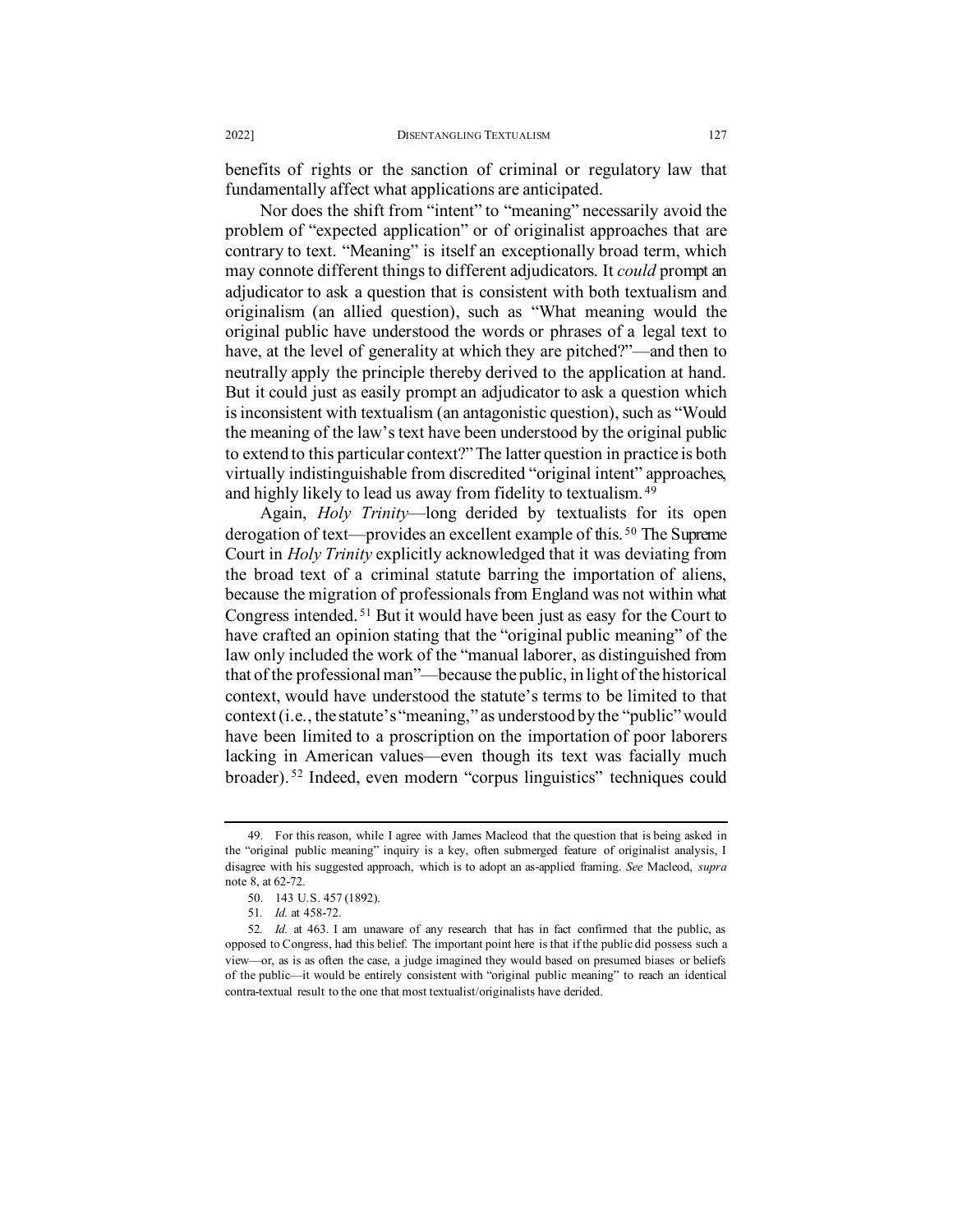have been harnessed in service of this outcome, by showing that the words "importation . . . of any alien or aliens" almost exclusively appeared in the context of importation of poor laborers from disfavored countries.[53](#page-13-0) In short, it is equally possible to gerrymander text by adverting to the limited imagination or the biases of the public, as it is to abrogate text by adverting to the limited imagination of Congress or the Founders. And the word "meaning" is insufficiently precise to exclude "meanings" that are founded on such biases or lack of imagination.

Of course, one rejoinder to all this might be to suggest that "original public meaning" is not a thin concept as I have presented it here, but rather must be understood as incorporating all of the infrastructure of subsidiary rules that academic original public meaning theorists have afforded it and that so understood, original public meaning *is* truly inconsistent with contra-textualist results. I doubt that this is wholly true—while the academic scaffolding that has been afforded to "original public meaning" seems to me likely to lessen the likelihood that "original public meaning" will slide into antagonistic approaches, it is hard to suggest that it entirely forecloses such approaches, especially given inconsistencies among "original public meaning" theorists. [54](#page-13-1) But even more importantly, in the real world we know that most originalist adjudicators apply a thin version of "original public meaning" *without* resort to this academic infrastructure. [55](#page-13-2) Thus, as a real-world interpretive theory, it is ordinarily the thin version of "original public meaning" that controls.

<span id="page-13-0"></span><sup>53</sup>*. Cf.* Franklin, *supra* not[e 9,](#page-2-2) at 141-44 (describing the use of corpus linguistics methodologies in the context of the LGBT Title VII cases to argue that the most common places in which the terminology was used must be the full "ordinary public meaning" of the statutory text).

<span id="page-13-1"></span><sup>54.</sup> While I could not hope here to address all of the nuanced rules that various theorists have suggested should be attached to public meaning originalism (itself telling as to the likelihood that these rules are known and fully adopted by adjudicators), the core thesis of Public Meaning Originalism, as articulated by one of its leading proponents, is as follows: "the claim that the best understanding of constitutional meaning focuses on the meaning communicated by the constitutional text to the public at the time each constitutional provision was framed and ratified." *See* Lawrence B. Solum, *The Public Meaning Thesis: An Originalist Theory of Constitutional Meaning*, 101 BOSTON U. L. REV. 1953, 1953 (2021). While this might on its face appear to be textualist in nature, it is important to note that it retains precisely the same flexibility and manipulability that is inherent in a "thin" version of original public meaning. What "meaning" are we asking about? The meaning of the words as they might be understood by the public in establishing principles consistent with the level of generality at which they are pitched? Or the meaning of the text to the public as applied to specific contexts—which might lead to gerrymandering of the text as a result of biases, misconceptions, and many other issues? Only the former question will predictably avoid "antagonistic" applications of originalism vis-à-vis text.

<span id="page-13-2"></span><sup>55</sup>*. See, e.g., infra* text accompanying notes [82-](#page-20-0)[101;](#page-22-0) *see also* Solum, *supra* note [5,](#page-1-5) at 1255 (acknowledging that some uses of originalism by judges "display very little awareness of originalist scholarship," but identifying a handful of sitting judges that display a "sophisticated command of originalist theory.")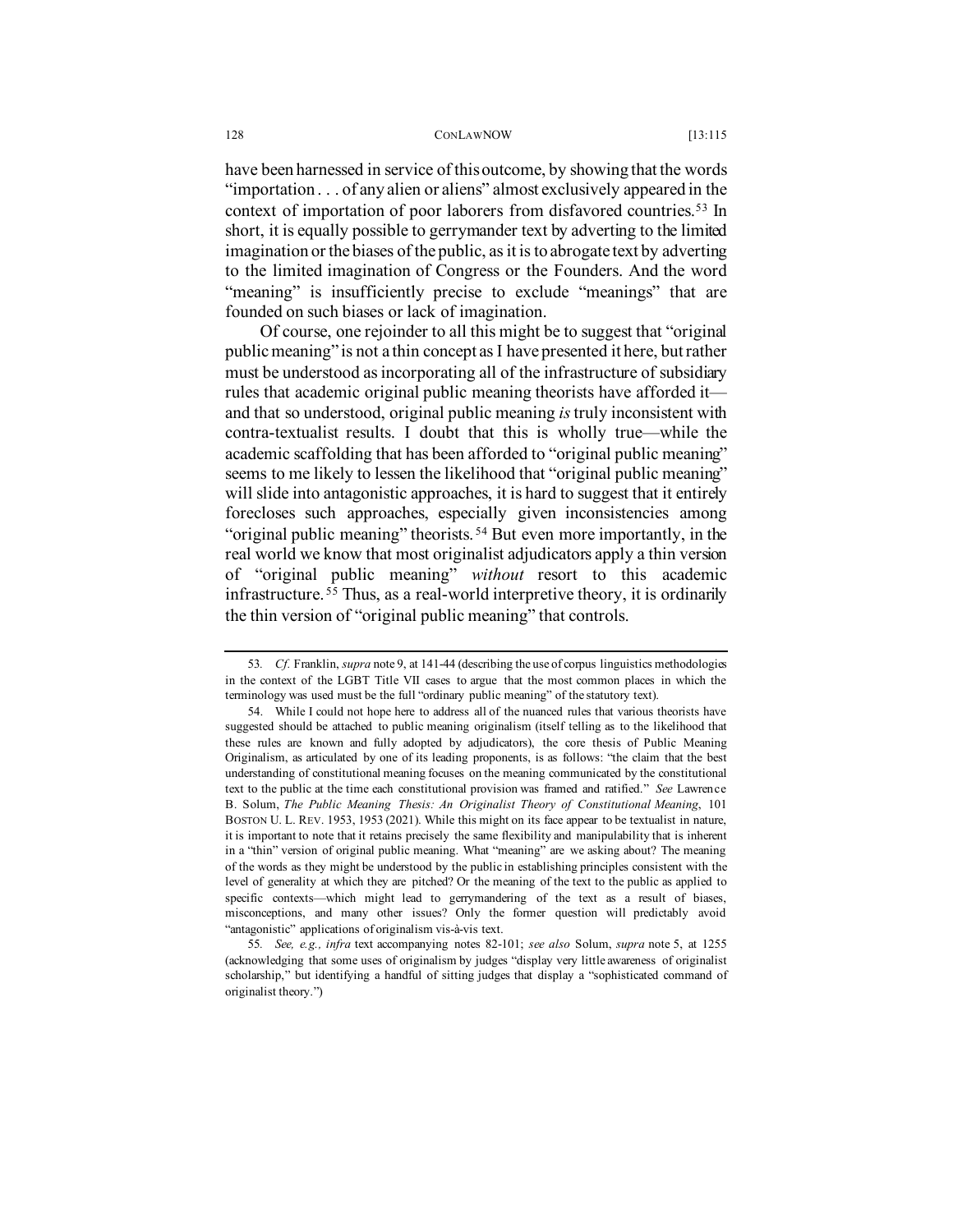## 2022] DISENTANGLING TEXTUALISM 129

Given all this, the dangers of conflating textualism with originalism under the singular rubric of "original public meaning" seem plain. A "thin" version of "original public meaning," which is the version that is most likely to be applied by real-world adjudicators, does nothing to prevent "antagonistic" applications of originalism to supersede text. And yet adjudicators have been told, and may have absorbed, the message that "original public meaning" is an inherently textualist methodology, under which they cannot, as textualists go astray. Especially in the situations where it matters most—where an adjudicator's ideological priors cause them to be disinclined to read the text as reaching a result that they disfavor—we should not be surprised that this often leads to a slide into contra-textualist results. Indeed, without disaggregating textualism and originalism—and recognizing that they need not track in the same direction—such antagonistic results seem virtually assured in cases of ideological divergence.

<span id="page-14-9"></span>An excellent real-world example of this can be seen in the recent disputes over the inclusion of LGBT workers within Title VII's protections—an issue that was ultimately resolved by the Supreme Court in the case of *Bostock v. Clayton County*. [56](#page-14-2) This is an especially striking example because the textualist principles on which LGBT plaintiffs relied were pioneered by conservative textualist/originalist Justices on the Supreme Court—and thus ought to have presented an easy textualist case for those Justices. Thus, it was Justice Thomas who authored the Supreme Court opinion in *Gross v. FBL Financial* that held that "because of [protected class status]" connotes the principle of "but for causation" as a matter of plain textual meaning.<sup>[57](#page-14-3)</sup> Four years later, all of the Court's conservative textualist/originalists, including Justice Scalia, Justice Alito, and Justice Thomas, also joined the opinion in *UTSMC v. Nassar* extending this textualist interpretation of "because of" as but-for causation to Title VII. [58](#page-14-4)

<span id="page-14-1"></span><span id="page-14-0"></span>Both *Gross* and *Nassar* were decisions in which the Court's textualist reasoning—reading "because of" as "but for"—benefitted defendants.<sup>[59](#page-14-5)</sup> But as became clear as disputes over LGBT inclusion in Title VII developed, it *also* can lead to pro-plaintiff results.<sup>[60](#page-14-6)</sup> Most saliently to the

<span id="page-14-8"></span><span id="page-14-7"></span><sup>56</sup>*. See* Bostock v. Clayton County, 140 S.Ct. 1731 (2020).

<sup>57.</sup> Gross v. FBL Financial, 557 U.S. 167, 177-78 (2009).

<span id="page-14-4"></span><span id="page-14-3"></span><span id="page-14-2"></span><sup>58.</sup> Univ. of Tenn. Sw. Med. Ctr. v. Nassar, 570 U.S. 338, 350-52 (2013). Of course, a number of the Court's current conservative textualist/originalists were not on the Court at the time.

<sup>59</sup>*. See infra* sources cited notes [57-](#page-14-0)[58.](#page-14-1)

<span id="page-14-6"></span><span id="page-14-5"></span><sup>60</sup>*. See* Katie Eyer, *Statutory Originalism and LGBT Rights*, 54 WAKE FOREST L. REV. 63, 72- 74 (2019) (pre-*Bostock,* explaining why the textualist principles articulated in *Gross* and *Nassar*  compelled the conclusion that LGBT individuals are covered by Title VII); Katie Eyer,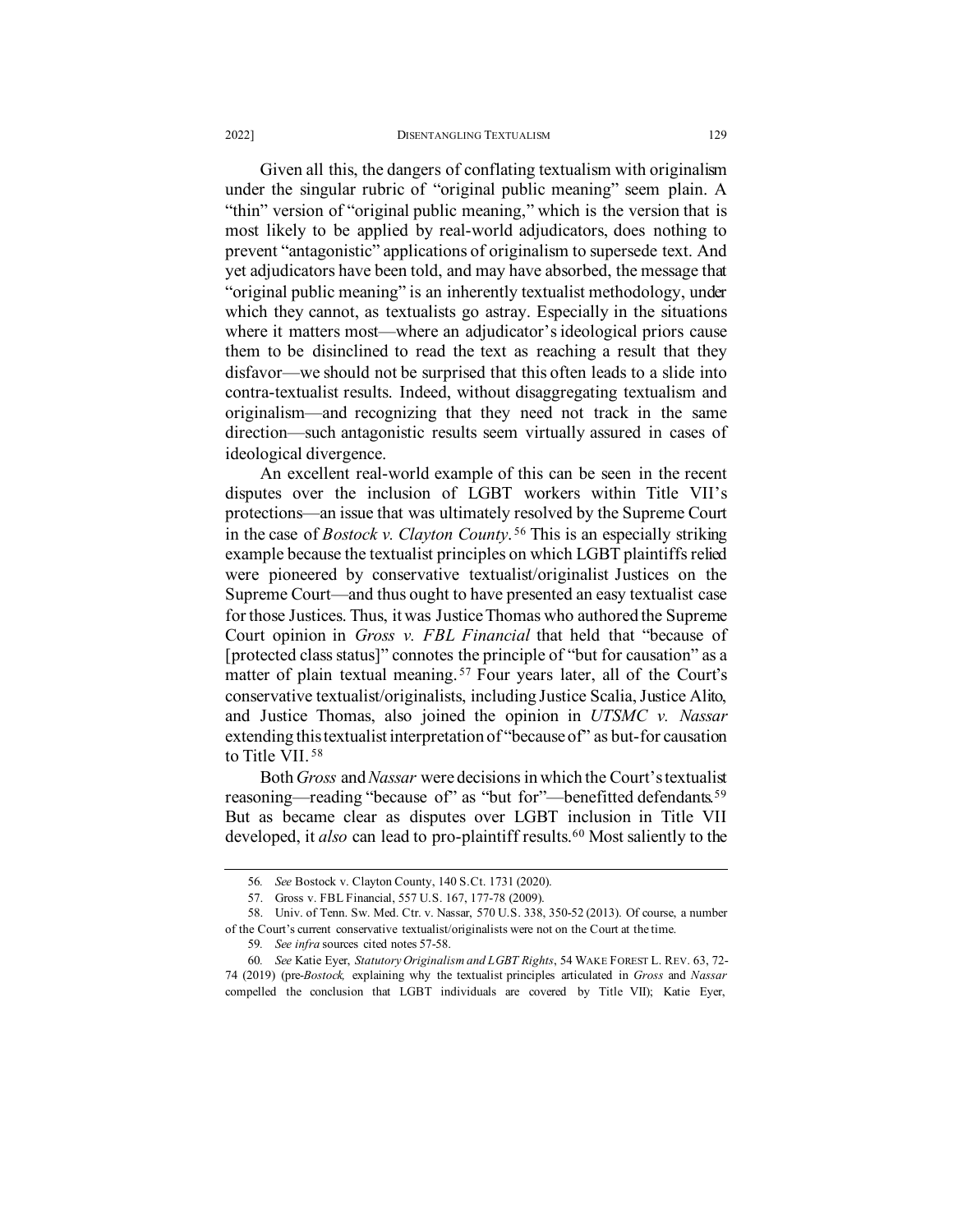<span id="page-15-0"></span>discussion here, the application of the textualist "but for" principle leads inexorably to the conclusion that anti-LGBT discrimination is "because of . . . sex," and thus prohibited by Title VII. [61](#page-15-3) Thus, as a six-person majority of the Supreme Court ultimately observed, a man who is fired for being attracted to other men would have experienced a different outcome "but for" his sex (i.e., if he were female). [62](#page-15-4) That is, "[i]f the employer fires a male employee for no reason other than the fact he is attracted to men, the employer discriminates against him for traits or actions it tolerates in his female colleague."[63](#page-15-5) So too an employer who terminates a transgender woman for wearing a dress has acted "but-for" her sex assigned at birth, since the employer would no doubt tolerate dress-wearing by a woman assigned female at birth. [64](#page-15-6)

<span id="page-15-9"></span><span id="page-15-2"></span><span id="page-15-1"></span>Some commentators and adjudicators—including a number of progressive ones—have argued against this textual conclusion, or have argued that textualism is at least indeterminate in this context. [65](#page-15-7) But it is important to note that many of these commentators raise critiques that utterly ignore the fact that *Gross* and *Nassar* had already—before *Bostock*—determined what principle flowed from the ordinary textualist meaning of "because of," and had found that it connoted "but-for" causation. [66](#page-15-8) As I discuss more fully elsewhere, if textualism is to have even a modicum of neutrality and ability to restrain, it is critical that textualist judges follow their own self-professed "plain meaning" textualist principles even when they lead to divergent ideological conclusions. Others follow the convention of conflating textualism and

*Understanding the Role of Textualism and Originalism in the LGBT Title VII Cases*, AM. CONST. SOC. BLOG, (Apr. 26, 2019), [https://www.acslaw.org/expertforum/understanding-the-role-of](https://www.acslaw.org/expertforum/understanding-the-role-of-textualism-and-originalism-in-the-lgbt-title-vii-cases/)[textualism-and-originalism-in-the-lgbt-title-vii-cases/](https://www.acslaw.org/expertforum/understanding-the-role-of-textualism-and-originalism-in-the-lgbt-title-vii-cases/) (same); Brief of Statutory Interpretation and Equality Law Scholars as Amici Curiae at 4-7, Bostock v. Clayton County, 140 S.Ct. 1731 (2020) (same); *see also* Katie Eyer, *The But-For Theory of Anti-Discrimination Law*, 107 VA. L. REV. 1621 (2021) (describing additional ways that the "but for" principle may be beneficial for antidiscrimination plaintiffs).

<sup>61</sup>*. See infra* text accompanying note[s 62-](#page-15-0)[64.](#page-15-1)

<sup>62</sup>*. Bostock*, 140 U.S. at 1741.

<sup>63</sup>*. Id.*

<sup>64</sup>*. Id.*

<span id="page-15-7"></span><span id="page-15-6"></span><span id="page-15-5"></span><span id="page-15-4"></span><span id="page-15-3"></span><sup>65</sup>*. See infra* text accompanying notes [66-](#page-15-2)[85.](#page-20-1) Given the hundreds of pages of critiques of the *Bostock* opinion that have been written, I cannot hope to fully respond to them in this short essay. Nevertheless, I address here what appear to be the principal textualist arguments against the outcome.

<span id="page-15-8"></span><sup>66</sup>*. See, e.g.,* Mitchell N. Berman & Guha Krishnamurthi, Bostock *Was Bogus: Textualism, Pluralism, and Title VII*, 97 NOTRE DAME L. REV. 67, 80-91 (2021); Nelson Lund, *Unleashed and Unbound: Living Textualism in* Bostock v. Clayton County, 21 FED. SOC'Y REV. 158, 180 (2020); Josh Blackman & Randy Barnett, *Justice Gorsuch's Halfway Textualism Surprises and Disappoints*  in the Title VII Cases, NAT. REV., (June 26, 2020)[, https://www.nationalreview.com/2020/06/justice](https://www.nationalreview.com/2020/06/justice-gorsuch-title-vii-cases-half-way-textualism-surprises-disappoints/#:%7E:text=Justice%20Gorsuch)[gorsuch-title-vii-cases-half-way-textualism-surprises-disappoints/.](https://www.nationalreview.com/2020/06/justice-gorsuch-title-vii-cases-half-way-textualism-surprises-disappoints/#:%7E:text=Justice%20Gorsuch)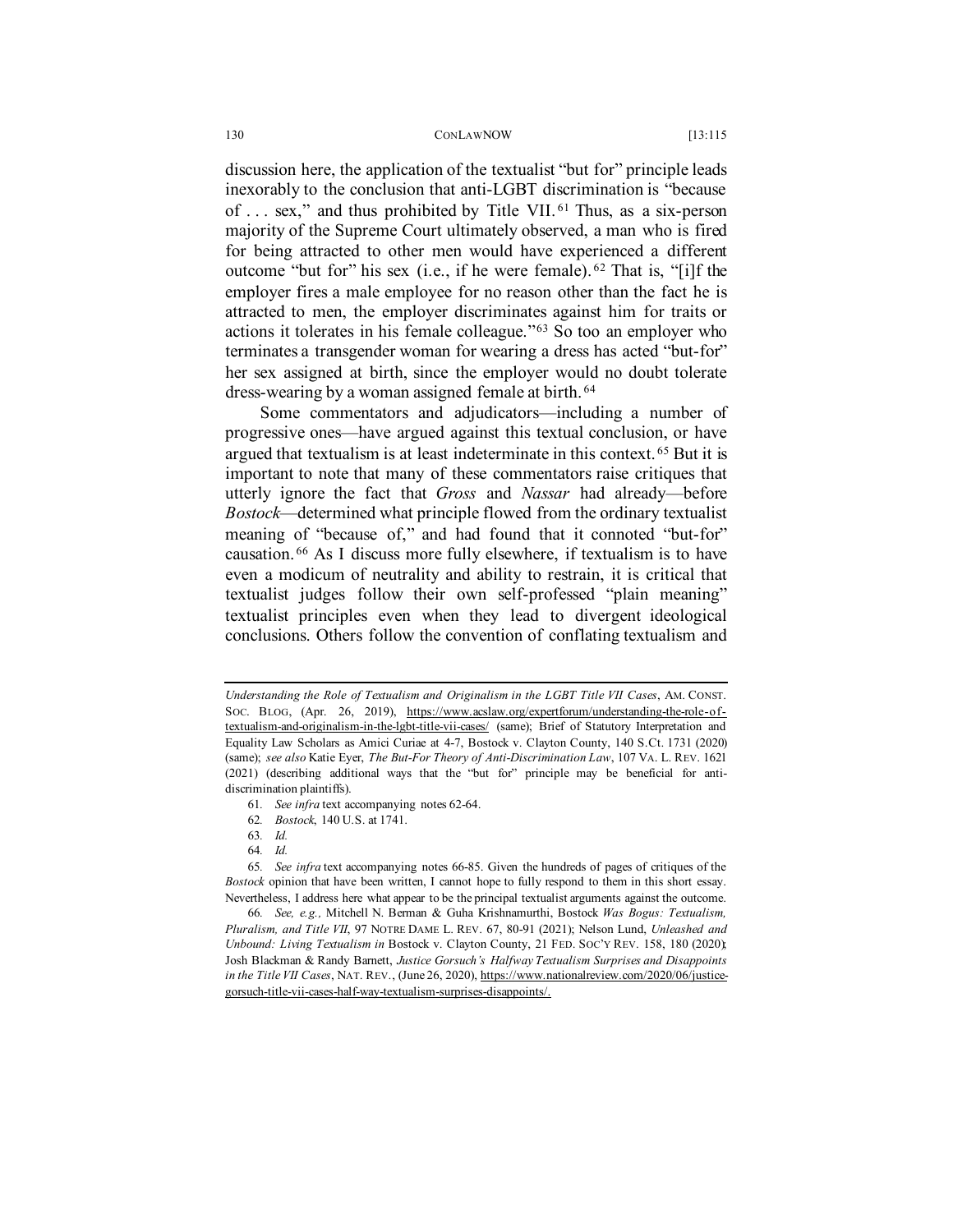originalism in their analysis—the very phenomenon being critiqued herein. [67](#page-16-0) I take up the problems with conflating textualism and originalism in the context of the LGBT Title VII cases *infra*, but first briefly address what I view as the two most significant—but ultimately unavailing textualist critiques that have been made with respect to the *Bostock* majority's reasoning.

The principal argument that has been offered in the aftermath of *Bostock* as a justification for why the Court got it wrong from a textualist standpoint (or at least arguably so) is that the word "discriminate" connotes something like group-based animus (in this case a desire to harm women or men) and that such animus is lacking where an employer acts based on sexual orientation or gender identity. [68](#page-16-1) But as Anuj Desai has shown, this reading of Title VII is not a plausible textualist one, especially in the context of the consolidated cases in *Bostock,* all of which involved

<span id="page-16-0"></span><sup>67.</sup> For example, Cary Franklin's *Living Textualism* piece, which critiques textualism as manipulable and indeterminant—and specifically argues that a textualist approach to the Title VII LGBT issue suffers from similar defects—conflates originalism and textualism, something that significantly affects aspects of her analysis. *See generally,* Franklin, *supra* note [9,](#page-2-2) *passim*. Thus, while I agree with a number of Franklin's observations as to the manipulability and problems of "original public meaning" (which she treats as the standard-bearer for textualism throughout her piece), I view those as problems arising from the inappropriate conflation of originalism and textualism, not from textualism properly understood. That being said, I will note that Franklin's methodological choice in this regard is probably reasonable (though not one I would make), in view of the fact that many self-professed textualist/originalists similarly conflate the two methodologies under the rubric of "original public meaning." But to me, the manipulability that Franklin demonstrates is reason to disaggregate textualism and originalism, not to, to use a colloquialism "throw out the baby (textualism) with the bathwater (originalism)." Note that some of Franklin's observations also parallel some of the genuinely textualist issues that I address immediately below, but that I disagree with her conclusions as to whether there is more than one plausible textualist response to those questions.

<span id="page-16-1"></span><sup>68.</sup> This is the primary argument offered by prominent textualist/originalist scholars Randy Barnett and Josh Blackman. *See, e.g.,* Blackman & Barnett, *supra* note 66; Josh Blackman, *Justice Gorsuch's Legal Philosophy Has a Precedent Problem*, CATO INST., (July 24, 2020), [https://www.cato.org/commentary/justice-gorsuchs-legal-philosophy-has-precedent-problem.](https://www.cato.org/commentary/justice-gorsuchs-legal-philosophy-has-precedent-problem) For the reasons set out herein, I disagree with Barnett and Blackman that this conclusion follows from the presence of the word "discriminate" in Title VII, and I do not believe their argument engages fully with the actual syntactic structure of Title VII's language. Barnett and Blackman also argue or at least imply that the "but-for" principle as a non-textualist one, ignoring the fact that this reading of Title VII was explicitly pioneered by textualist judges *under the banner of textualism* in cases such as *Gross*  and *Nassar.* Blackman & Barnett, *supra* note 66; *see also* Lund, *supra* note 66, at 180 (also making this argument). I happen to agree with the textualist ruling in *Gross* and *Nassar*, reading "because of" as connoting the "but for" principle. But regardless, as I discuss in my fuller treatment of this issue in *Textualism Revisited*, if textualism is to have any credibility as a methodology, it must include at a minimum, a commitment to adhering to "plain meaning" textualist readings of the same text across differing contexts. In the interest of space, I do not elaborate on this argument here, but take as a given that textualists of good faith should adopt recent textualist readings of key phrases (especially those articulated by themselves) even where they are applied to new, perhaps ideologically divergent contexts.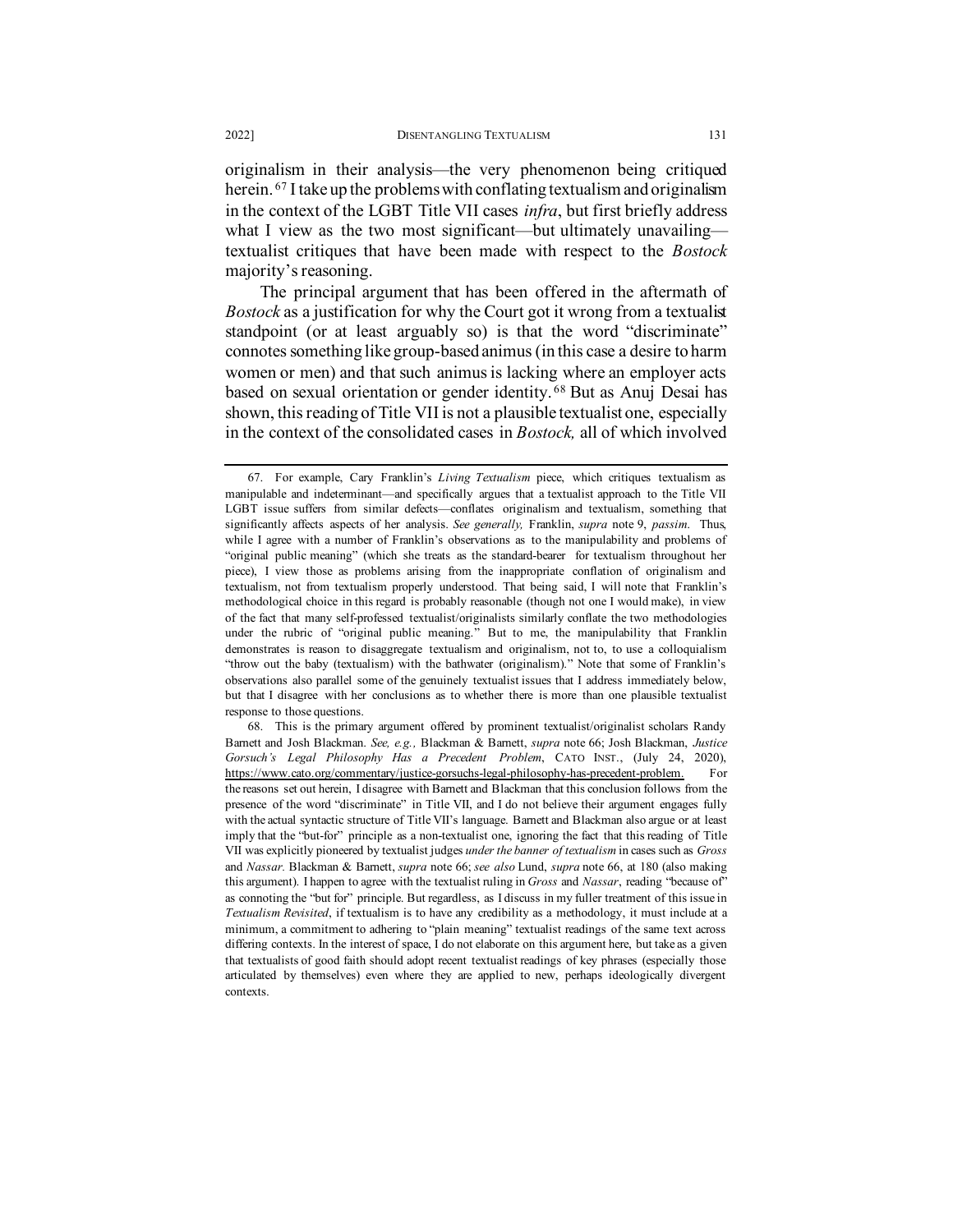terminations. [69](#page-17-0) Specifically, the relevant provision of Title VII provides "it shall be an unlawful employment practice for an employer . . . to fail or refuse to hire or *to discharge any individual*, or otherwise to discriminate against any individual with respect to his compensation, terms, conditions, or privileges of employment, *because of such individual's race, color, religion, sex, or national origin*."[70](#page-17-1) When the actual statutory text is read, it becomes apparent that the term "discriminate" does not textually modify terminations at all—it is unlawful for an employer to "discharge any individual . . . because of sex," full stop.<sup>[71](#page-17-2)</sup> This alone is sufficient to decide the cases at issue in *Bostock*, which all involved terminations.[72](#page-17-3) But as Desai has persuasively argued, the syntactic context of "discriminate" *also* clearly suggests that even in the context of "terms, conditions or privileges of employment," "discriminate" is simply meant to connote other forms of disadvantageous treatment (like termination or non-hiring), not to import a strong intent or malice requirement. [73](#page-17-4)

Importantly, this reading of the text of Title VII is not only the most obvious one syntactically, it is also the reading of the text that has been adopted by all of the Court's textualist/originalist Justices, including Justices Scalia, Alito, and Thomas, in cases like *Ricci v. DeStefano*. [74](#page-17-5) In *Ricci*, white firefighters argued that the city's action in scrapping the results of a promotion test because of its racial disparate impact was

What did "discriminate" mean in 1964? As it turns out, it meant then roughly what it means today: To make a difference in treatment or favor (of one as compared to others)." *Webster's New International Dictionary* 745 (2d ed. 1954). To "discriminate against" a person then, would seem to mean treating that individual worse than others who are similarly situated.

<span id="page-17-1"></span>*Cf.* Franklin, *supra* not[e 9,](#page-2-2) at 146 (pointing out the subjectivity in the majority's choice of dictionary definition, as well as the substantial subjectivity built into the dissenters' corpus linguistics based understanding of "discriminate against").

<span id="page-17-0"></span><sup>69</sup>*. See* Anuj C. Desai, *Is Title VII an "Anti-Discrimination" Law?*, 93 COLO.L.REV. (Digital) (Feb. 17, 2022). Note that although I agree with the Supreme Court's conclusion on this issue in *Bostock*, which is that "discriminate" connotes nothing more than adverse differential treatment, I find Desai's analysis of the reasons for this conclusion more compelling, and thus track that analysis more closely here than that actually employed by the Court. For the Court's reasoning, *see Bostock*  140 S.Ct. at 1740:

<sup>70.</sup> 42 U.S.C. § 2000e-2(a)(1).

<sup>71</sup>*. Id.*

<sup>72</sup>*. See* Bostock v. Clayton County, 140 S.Ct. 1731 (2020).

<span id="page-17-4"></span><span id="page-17-3"></span><span id="page-17-2"></span><sup>73.</sup> Desai's argument is well worth reading in full, and expresses the textualist argument better than I can here in this brief discussion. For his full discussion, *see* Desai, *supra* note 69.

<span id="page-17-5"></span><sup>74.</sup> 557 U.S. 557 (2009). Of course, Justices Gorsuch, Kavanaugh, and Barrett were not yet on the Court at this time, and all of them are also self-described textualists.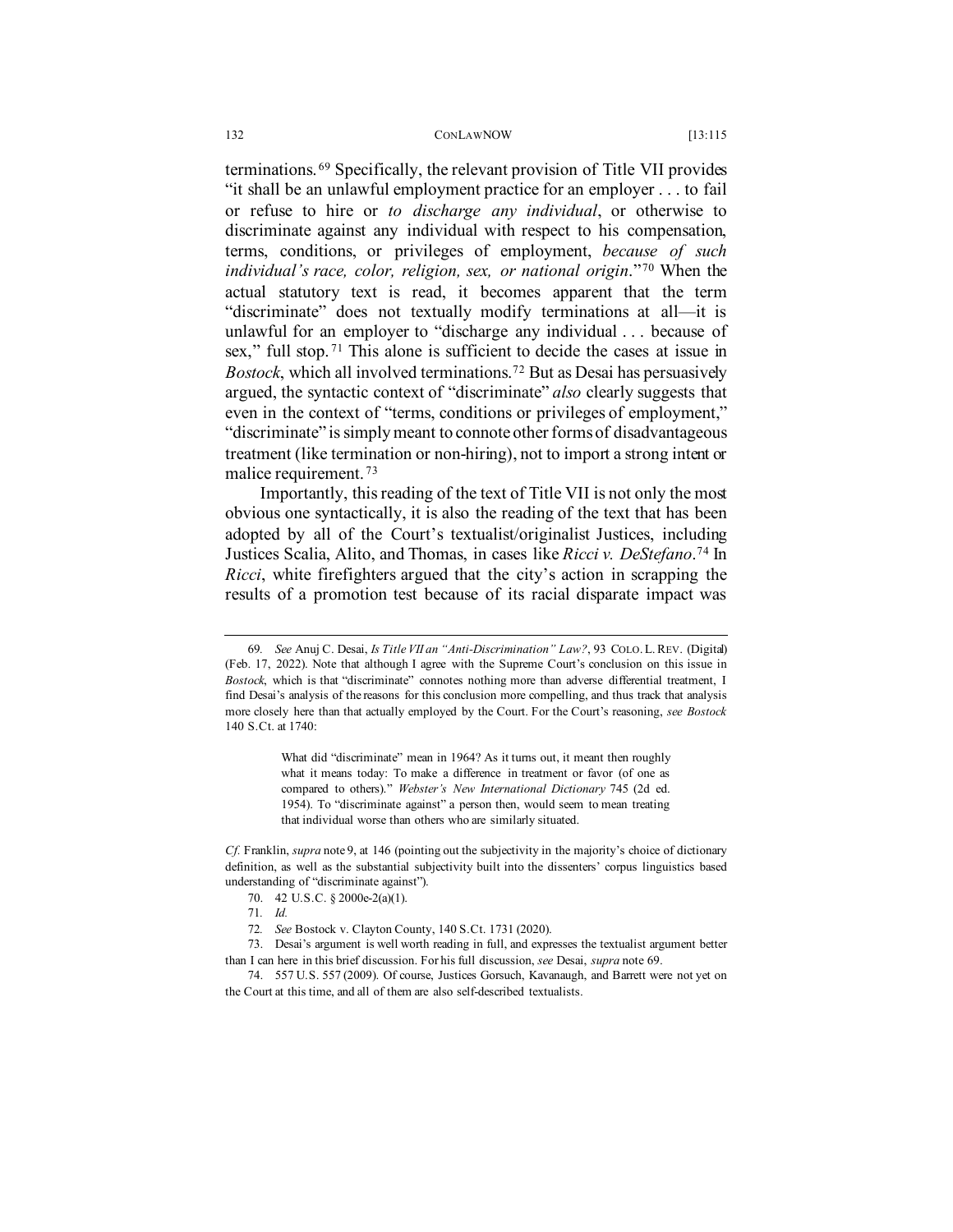discrimination because of race within the meaning of Title VII. [75](#page-18-1) In opposing this conclusion, the United States as Amicus Curiae specifically argued that "discriminat[ion]" in the context of Title VII connoted an intentionalist paradigm with respect to the harm caused to white workers which could not be met in this type of disparate impact case.<sup>[76](#page-18-2)</sup> And yet the Court rejected the argument that Title VII's requirement of "discrimination" carried any such connotation.<sup>77</sup>

The other principal textualist argument relied on to attempt to dispute the majority outcome in *Bostock* (or at least to suggest that it was not foreordained by textualism) is equally easily shown to be erroneous. Specifically, some judges and commentators have suggested that anti-LGBT discrimination is not "because of" sex, even taking the but-for test on its own terms, since two things (sexual orientation and sex) are altered in the counterfactual when we imagine a lesbian woman, for example, being fired for marrying a woman.<sup>[78](#page-18-4)</sup> But this view represents a simple analytical mistake, as we can see by looking at other forms of relational discrimination. [79](#page-18-5) Indeed *every* form of relational discrimination can be repackaged as outside of the "but for" causation test, but only through a sleight of hand that obscures the mechanisms of the underlying relational discrimination.<sup>[80](#page-18-6)</sup>

<span id="page-18-0"></span>Consider for example, the historical practice (which persisted for more than a decade following *Brown v. Board of Education*) of only employing Black teachers at Black schools and white teachers at white schools.<sup>[81](#page-18-7)</sup> Most of us can easily see that a qualified Black teacher who is refused employment at a white school because of this policy has been denied employment "because of" or "but for" their individual race. Nevertheless, a state could easily characterize their policy as a ban on "cross-racial placements," and could endeavor to argue that "two things,"

<sup>75</sup>*. See* Petitioners Brief on the Merits at \*43-45, Ricci v. DeStefano, 557 U.S. 557 (2009).

<span id="page-18-2"></span><span id="page-18-1"></span><sup>76</sup>*. See* Brief for United States as Amicus Curiae at 11, Ricci v. DeStefano, 557 U.S. 557 (2009); *see also Ricci*, 557 U.S. at 579-80 (acknowledging that the United States had made this argument and rejecting it).

<sup>77</sup>*. Ricci*, 557 U.S. at 579-80.

<span id="page-18-4"></span><span id="page-18-3"></span><sup>78</sup>*. See, e.g., Bostock*, 140 S.Ct. at 1762 (Alito, J., dissenting); Lund, *supra* note 66, at 180; Berman & Krishnamurthi, *supra* note 66, at 101-13.

<span id="page-18-5"></span><sup>79</sup>*. See infra* text accompanying notes 74-77; *see also* Brief of Statutory Interpretation Scholars, *supra* note 60, at 7-10 (also making this point).

<sup>80</sup>*. See* sources cited *infra* not[e 79.](#page-18-0)

<span id="page-18-7"></span><span id="page-18-6"></span><sup>81.</sup> Brown v. Board of Education, 347 U.S. 483 (1954). I follow here the convention of some media sources of capitalizing Black, but not white. For an explanation of the reasons for this convention, *see, e.g.,* COLUMBIA JOURNALISM REV., [https://www.cjr.org/analysis/capital-b-black](https://www.cjr.org/analysis/capital-b-black-styleguide.php)[styleguide.php.](https://www.cjr.org/analysis/capital-b-black-styleguide.php) For a discussion of the issue of teacher segregation, both past and present, *see* Wendy Parker, *Desegregating Teachers*, 86 WASH U. L. REV. 1 (2008).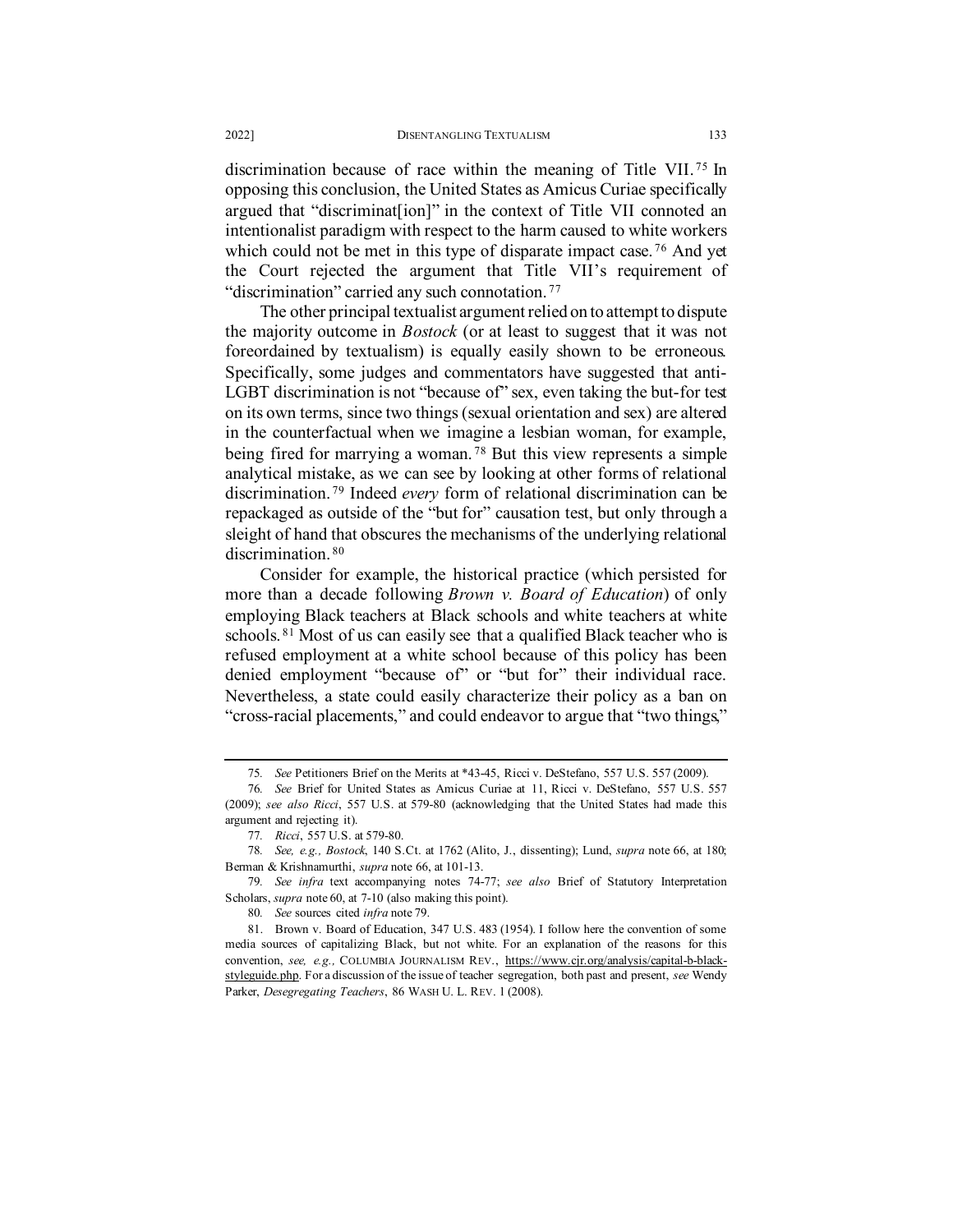not one, are changed when a Black teacher compares themselves to a white teacher in asking whether they would have been hired to work at a white school "but for" their race. As the state might (misleadingly) argue, the white comparator is not only white, but they are also seeking an appropriate "within race" placement, not a prohibited "cross race" placement. But as most of us can easily see, this reasoning is spurious. As to the individual Black applicant, they would have been hired at the white school but-for their race (i.e., if they were white). And the "second" thing that has changed is not a "second" thing at all—it is simply a repackaging of that same "but for discrimination."

As the above example illustrates, most of us can easily spot the logical fallacy in trying to repackage relational discrimination into a distinctive "but for" cause (which then, it is argued, obviates the but-for causal role of protected class status). Specifically, such an approach attempts to obscure the fact that the relational discrimination itself would not have occurred "but for" the employee's protected class status. But the reality is of course, that relational discrimination takes place precisely "because of" or "but for" the individual's protected class status (if the teacher were not Black, she would not have had the proscribed cross-racial relationship to the school). Indeed, repackaging relational discrimination under a label like banned "cross-racial placements" is simply placing a new label on what is, beneath the surface, individual instances of but-for discrimination (each employee would not have the banned relational status, but-for their individual race).

This is equally true in the context of sexual orientation and gender identity discrimination. For example, "sexual orientation" discrimination—terminating a woman because she is attracted to women when one would not terminate a man—is *the same thing* as engaging in discrimination "but for" the woman's sex (since the woman would not have been penalized for being attracted to women were she not a woman). Repackaging this as an independent causal factor which must be separately accounted for is nonsensical—*it is the same causal factor stated differently*. Just as the Black employee was not hired "but for" their race—even though we could repackage it as being because they desired a prohibited "cross-race placement"—the woman here is treated differently "but for" her sex—even though we could repackage it as being because she had prohibited "same-sex" attraction. Either way, at the level of the individual, if protected class status were different, the employer would have responded differently (and more favorably).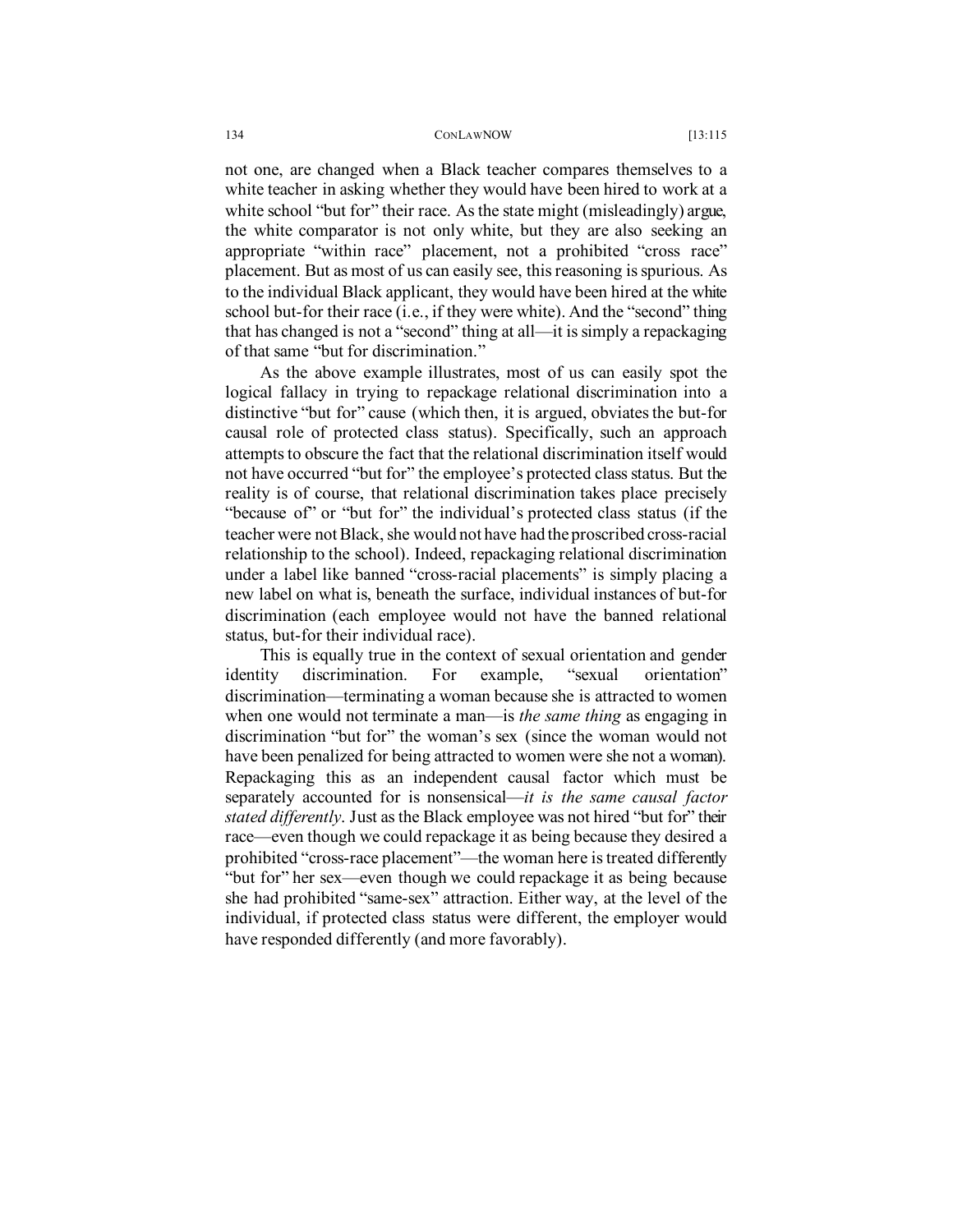<span id="page-20-0"></span>The Supreme Court has easily recognized this in the cases in which this issue has arisen historically. [82](#page-20-3) For example, in the case of *Dothard v. Rawlinson*, the Court easily concluded that it was facially disparate treatment "because of sex" to refuse employment to a woman who sought work as a prison guard in a men's prison—even though the state's regulation was facially gender-neutral, proscribing cross-sex employment for men and women alike. [83](#page-20-4) Given Title VII's focus on whether an *individual* was treated differently "but-for" their sex—which the individual woman at issue in *Dothard* clearly had been—this conclusion seems inescapable. [84](#page-20-5)

<span id="page-20-11"></span><span id="page-20-2"></span><span id="page-20-1"></span>Thus, textualism—and indeed the very textualist principles developed by the Court's leading textualist/originalist Justices—required the Court in *Bostock* to conclude that anti-LGBT discrimination is "because of" sex and included within Title VII. [85](#page-20-6) Moreover, contrary to some of the misleading discourse around this issue, an "allied" approach to textualism and originalism, in which originalism is used to identify the original meaning of a statute's terms, changes nothing about the conclusion that fidelity to text in this circumstance required the application of Title VII to LGBT workers. [86](#page-20-7) The term "because of" has not changed in its meaning since the 1960s.<sup>[87](#page-20-8)</sup> And while the content of the term "sex" arguably has evolved in its meaning, even applying the narrowest 1960s-era understanding of sex—as sex assigned at birth—one reaches the same result. [88](#page-20-9) Indeed, as elaborated above, even applying the narrowest historical understanding of sex, anti-LGBT discrimination is necessarily "but for" sex, since the employee is treated adversely for traits or actions that would be tolerated in an employee of a different sex.<sup>[89](#page-20-10)</sup>

<span id="page-20-3"></span><sup>82</sup>*. See infra* text accompanying note [83.](#page-20-2) Cary Franklin identifies a number of Title VII contexts where the lower courts have found differently. *See* Franklin, *supra* not[e 9,](#page-2-2) at 28-32. All of those contexts would be inconsistent with the "but for" principle—which Franklin relies on as a reason for questioning the but-for principle, but which I would rely on as a basis for questioning the legal justification of those practices, except insofar as another textualist justification (such as no change in "terms, conditions, or privileges of employment") exists on the facts.

<span id="page-20-4"></span><sup>83.</sup> Dothard v. Rawlinson, 433 U.S. 321, 332-34 & n.16 (1977). The Court has also of course rejected this argument in the context of constitutional law, though on different grounds. *See, e.g.,*  McLaughlin v. State of Florida, 379 U.S. 184, 191-93 (1964).

<span id="page-20-8"></span><span id="page-20-7"></span><span id="page-20-6"></span><span id="page-20-5"></span><sup>84.</sup> *Dothard*, 433 U.S. at 332; *see also* 42 U.S.C. § 2000e-2(a)(1) ("It shall be an unlawful employment practice for an employer . . . to fail or refuse to hire or to discharge any *individual*, or otherwise to discriminate against any individual with respect to his compensation, terms, conditions, or privileges of employment, *because of such individual's . . . sex. . .* .").

<sup>85</sup>*. See supra* text accompanying notes [60-](#page-14-7)84.

<sup>86</sup>*. See, e.g.,* Eyer, *Statutory Originalism*, *supra* note 60, at 72-80.

<span id="page-20-9"></span><sup>87</sup>*. Id.*

<sup>88</sup>*. Id.*

<span id="page-20-10"></span><sup>89</sup>*. See supra* text accompanying notes [59](#page-14-8)[-64.](#page-15-1)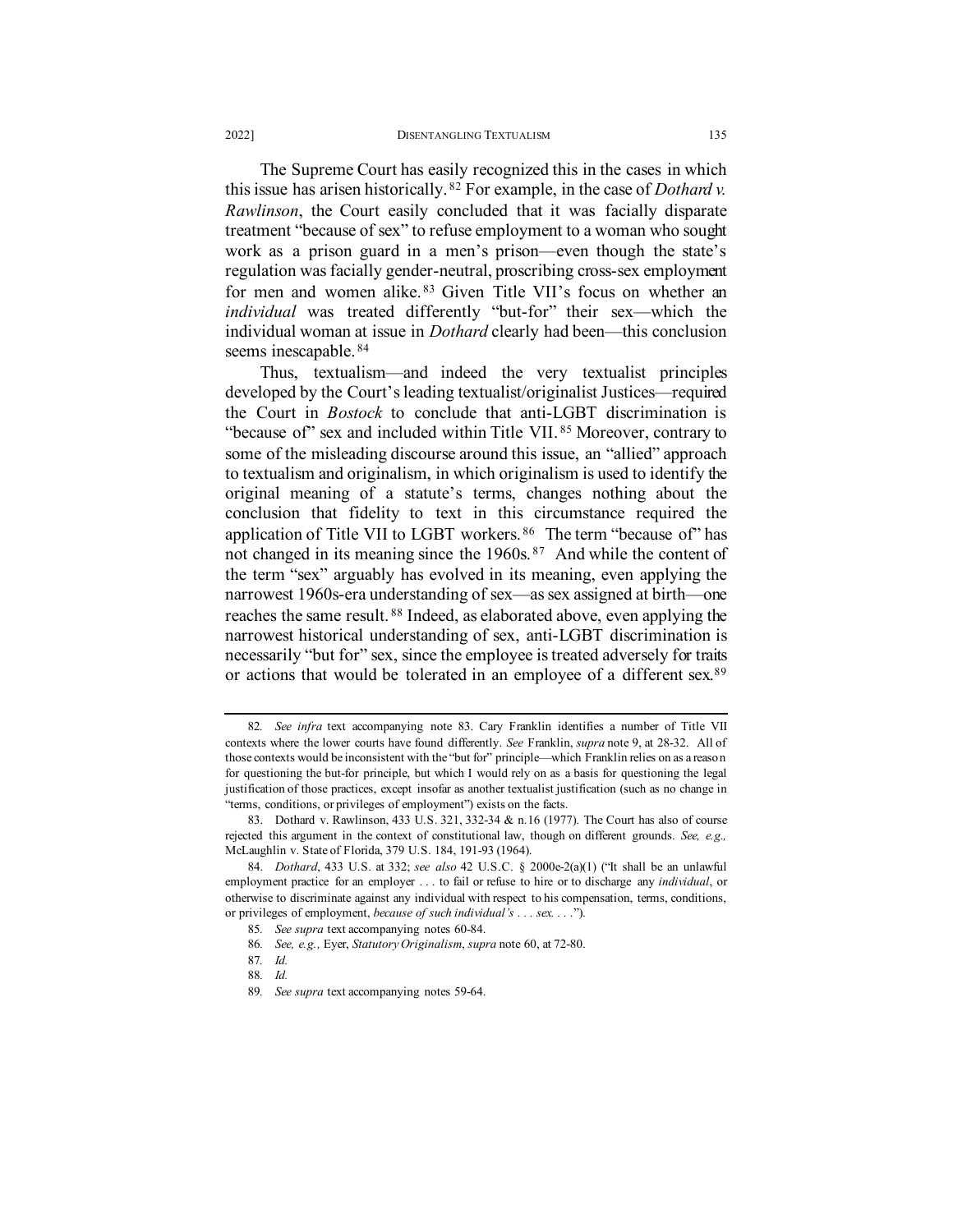Thus, any textualist—who views their ultimate fidelity as to text, not history—ought to conclude in this circumstance that anti-LGBT discrimination is proscribed.

And yet both on and off the Supreme Court many self-described textualist/originalists argued for a different outcome. [90](#page-21-2) While the specifics of their reasoning varied, many included at least some form of arguments that applied "original expected applications" under the rubric of "original public meaning" (or its statutory interpretation analogue, "ordinary public meaning at the time of enactment.")<sup>[91](#page-21-3)</sup> And many further argued for a gerrymandering or abandonment of what conservative textualist/originalists themselves had previously articulated as antidiscrimination law's core textual principles ("because of"="but-for causation"). [92](#page-21-4) Thus, textualism and originalism were situated as antagonists by many prominent textualist/originalists, despite the widespread application of a modern "original public meaning" approach. [93](#page-21-5)

<span id="page-21-0"></span>For example, although textualist/originalist Justice Gorsuch authored the majority opinion in *Bostock v. Clayton County*, applying an "allied" approach to textualism and originalism, and ruling in favor of LGBT employees, several of his textualist/originalist colleagues were in dissent. [94](#page-21-6) Most notably, Justices Alito and Thomas, who had pioneered the but-for textualist reading of "because of . . . [protected class status]" in earlier cases, argued in this context that following their own textualist principles was inappropriate. [95](#page-21-7) Rather, Justice Alito, joined in dissent by

<span id="page-21-1"></span><sup>90</sup>*. See supra* text accompanying notes [65](#page-15-9)[-84](#page-20-11) and *infra* text accompanying note[s 94-](#page-21-0)[102.](#page-23-0)

<span id="page-21-3"></span><span id="page-21-2"></span><sup>91</sup>*. See infra* text accompanying notes [94-](#page-21-0)[102.](#page-23-0) As noted, *supra*, some progressive commentators in my view also erroneously took at face value the assertions of the dissenters in *Bostock* that what they were applying was textualism, as opposed to an inappropriately conflated version of textualism and originalism. *See, e.g.,* Franklin, *supra* note [9,](#page-2-2) at 120; *see also* Tara Leigh Grove, Which Textualism?, 134 HARV. L. REV. 265, 266-67 (2020) (characterizing the dissenters' approach in *Bostock* as a form of "flexible textualism"). As stated herein, my own view is that once textualism and originalism are appropriately disaggregated, it becomes plain that the arguments that were made by the dissenters in *Bostock* are inconsistent with textualism—although they are consistent with some originalist approaches. That is, in the terminology of this Essay, the dissenters are deploying approaches in *Bostock* in which the version of originalism they are deploying is "antagonistic" to a textualist methodology.

<sup>92</sup>*. See supra* text accompanying notes [57](#page-14-0)[-59,](#page-14-8) and *infra* text accompanying notes [94](#page-21-0)[-102.](#page-23-0)

<span id="page-21-5"></span><span id="page-21-4"></span><sup>93.</sup> As this illustrates and as described *supra*, "original public meaning" can encompass multiple different approaches, including those that are functionally indistinguishable on this issue from "original intent" approaches. *See supra* text accompanying notes 47-53.

<sup>94</sup>*. See infra* text accompanying note[s 95-](#page-21-1)[99.](#page-22-1)

<span id="page-21-7"></span><span id="page-21-6"></span><sup>95</sup>*. See Bostock*, 140 S.Ct. at 1754-84 (Alito, J., joined by Thomas, J., dissenting) (nowhere even acknowledging the textualist but-for principle that they pioneered in *Gross* and *Nassar*, and making arguments inconsistent with that principle and with the statute's text).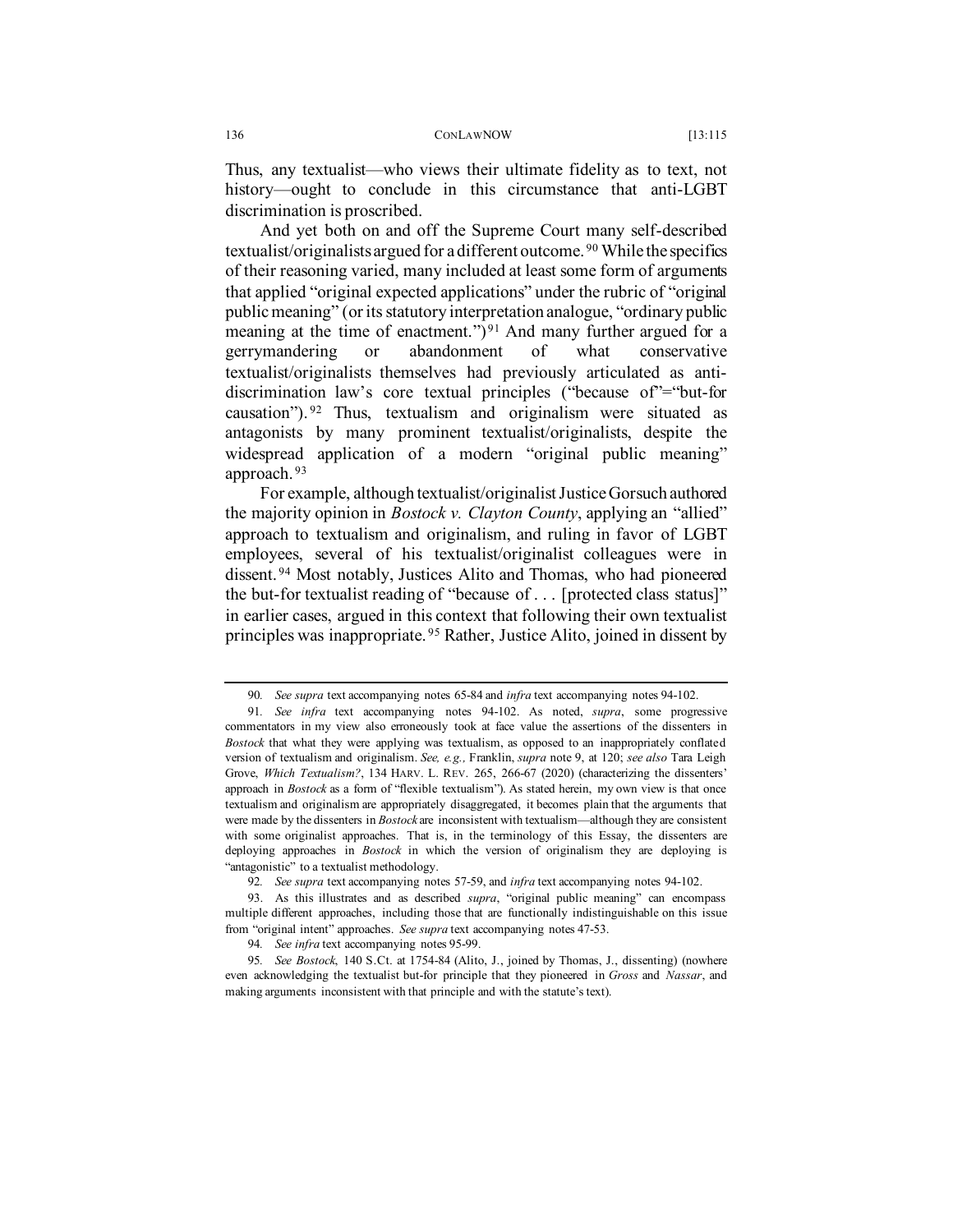Justice Thomas, argued that a proper analysis must ask "[h]ow would the terms of a statute have been understood by ordinary people at the time of enactment" (ignoring that they themselves had already answered this question in prior cases)—and more specifically "[w]ould [the original public] have thought that this language prohibited discrimination because of sexual orientation or gender identity?"[96](#page-22-2)

Observe the easy slide here from what could be an "allied" approach to textualism and originalism—the question of, at a big picture level how the words "because of . . . sex" would have been understood by ordinary people at the time—to an "antagonistic" one, in which the expectations of the original public about a particular application are deemed controlling. The former question had already been answered by Justices Alito and Thomas in prior cases like *Gross* and *Nassar* ("because of sex" means "but-for sex")—in a way that compelled the conclusion that LGBT employees were covered in *Bostock*. [97](#page-22-3) But of course, as Justice Alito and Thomas pointed out, asking the second, very different question, most likely leads to a different conclusion. [98](#page-22-4) Because, as Justices Alito and Thomas note, there was widespread discrimination and bias against the LGBT community in 1964, it seems unlikely that the original public would have expected Title VII's principles—however textually broad and capacious—to confer rights on the LGBT community. [99](#page-22-5) But this is of course not a question of what Title VII's text meant at the time—it is a question of how the original public's biases would have influenced their perception of the specific applications to which those broad principles should extend.

<span id="page-22-1"></span>Similarly, before *Bostock* textualist/originalist lower court judges often raised arguments against LGBT Title VII inclusion on the basis of antagonistic applications of originalism and textualism under the rubric of "original public meaning" (though typically purporting to apply an "allied" textualist/originalist approach). <sup>[100](#page-22-6)</sup> For example, Judge Ho in the pre-*Bostock* case of *Wittmer v. Phillips 66 Company* argued in concurrence to his own majority opinion that a textualist/originalist ought to conclude that LGBT employees are not covered by Title VII because the statute's broad language—"because of sex"—would not have been understood at the time to extend to the context of LGBT employees.<sup>[101](#page-22-7)</sup>

<span id="page-22-3"></span><span id="page-22-2"></span><span id="page-22-0"></span><sup>96</sup>*. Id.* at 1766, 1767.

<sup>97</sup>*. See supra* text accompanying notes [56](#page-14-9)[-64.](#page-15-1)

<sup>98</sup>*. See infra* text accompanying not[e 99.](#page-22-1)

<sup>99</sup>*. Bostock,* 140 S.Ct. at 1769-73.

<span id="page-22-5"></span><span id="page-22-4"></span><sup>100</sup>*. See infra* text accompanying note[s 101-](#page-22-0)06.

<span id="page-22-7"></span><span id="page-22-6"></span><sup>101</sup>*. See Wittmer v. Phillips 66 Co.*, 915 F.3d 328, 334-35 (5th Cir. 2019) (Ho, J., concurring).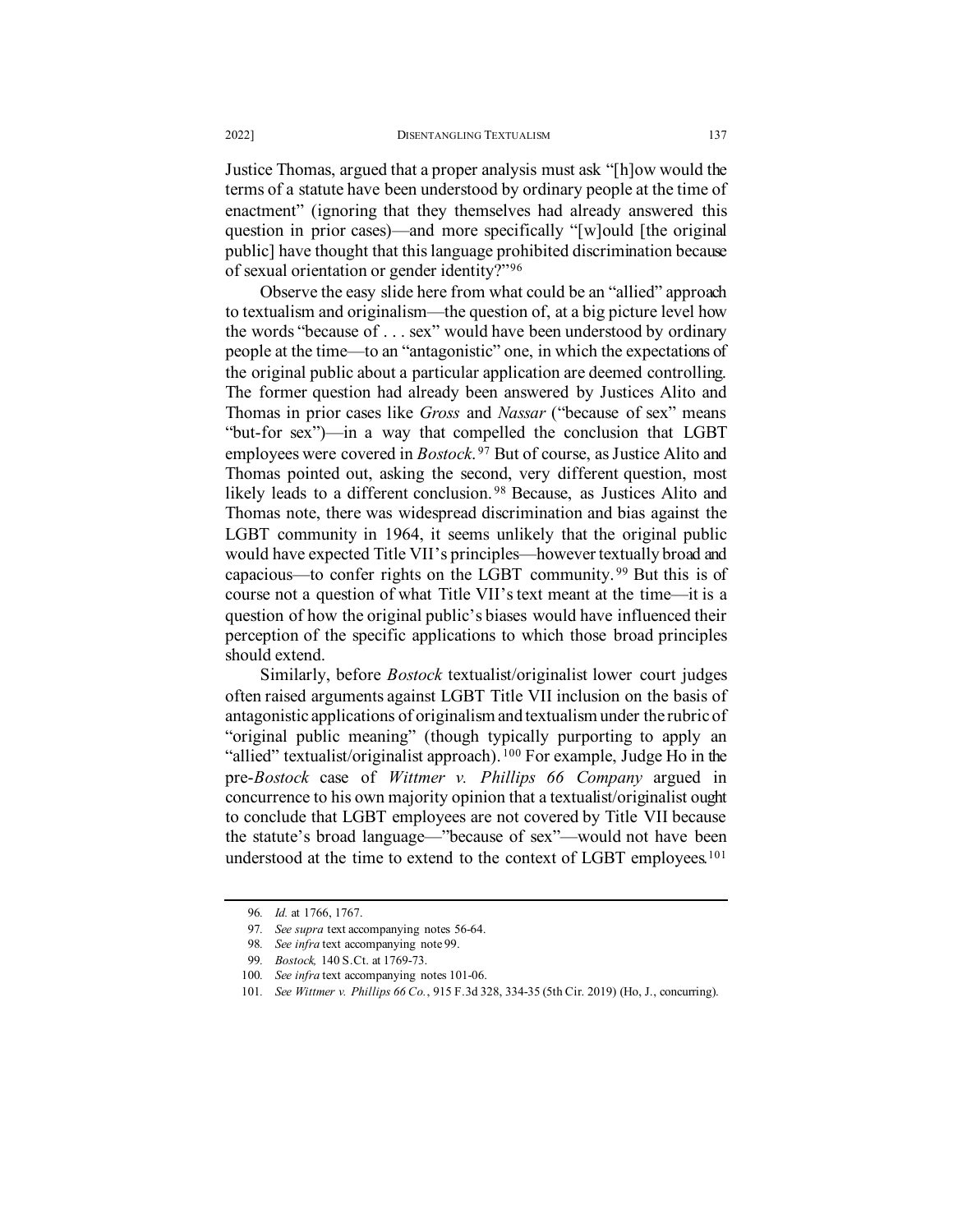Similarly, Judge Sykes, while arguing in dissent for fidelity to the text of Title VII in *Hively v. Ivy Tech Community College*, nevertheless pitched her analysis of its "original public meaning" not at what Title VII's broad words meant in principle at the time, but rather at whether the application of those principles to sexual orientation discrimination specifically would have been anticipated. <sup>[102](#page-23-1)</sup>

<span id="page-23-0"></span>What is perhaps most striking about these many instances of textualist/originalists judges applying an antagonistic approach to textualism and originalism in the context of the LGBT Title VII cases is that many appeared not to recognize that it was even possible for an "original public meaning" approach to be contrary to textualism, much less that they themselves were applying it in this way. [103](#page-23-2) But as described above, "original public meaning" as an approach can easily be applied in a manner that is both inconsistent with textualism and functionally indistinguishable from discredited theories of original intent—asking not what the textual principles are that a broadly worded statute or constitution adopts, but rather whether a particular less-favored application was desired or anticipated. Without disaggregating textualism and originalism, it may become impossible for even a judge who is committed in theory to textualism to see where originalism and textualism have become antagonists and thus to consistently honor text.

## III. CONCLUSION

The above sections have argued that textualism and originalism are not the same interpretive theory—and indeed in practice can conflict. But if this is true, what are we to take from this? This Part argues in conclusion that this common-sense insight has important implications, both for those who subscribe to textualism as a legal methodology, and for those who currently do not.

For those who subscribe to textualism (or to textualism/originalism) as a methodology, recognizing the distinctiveness and potential for conflict between textualism and originalism as legal methodologies is key to honoring any genuine commitment to text. Adjudicators and others who consider themselves to be both textualists and originalists must not simply assume that the two are compatible and can be conflated, but rather must take seriously the project of ensuring fidelity to both text and to history are honored through only "allied" approaches. Where historical

<span id="page-23-2"></span><span id="page-23-1"></span><sup>102</sup>*. See* Hively v. Ivy Tech Comm. Coll., 853 F.3d 339, 359-63 (7th Cir. 2017) (Sykes, J., dissenting).

<sup>103</sup>*. See supra* text accompanying notes 91-102.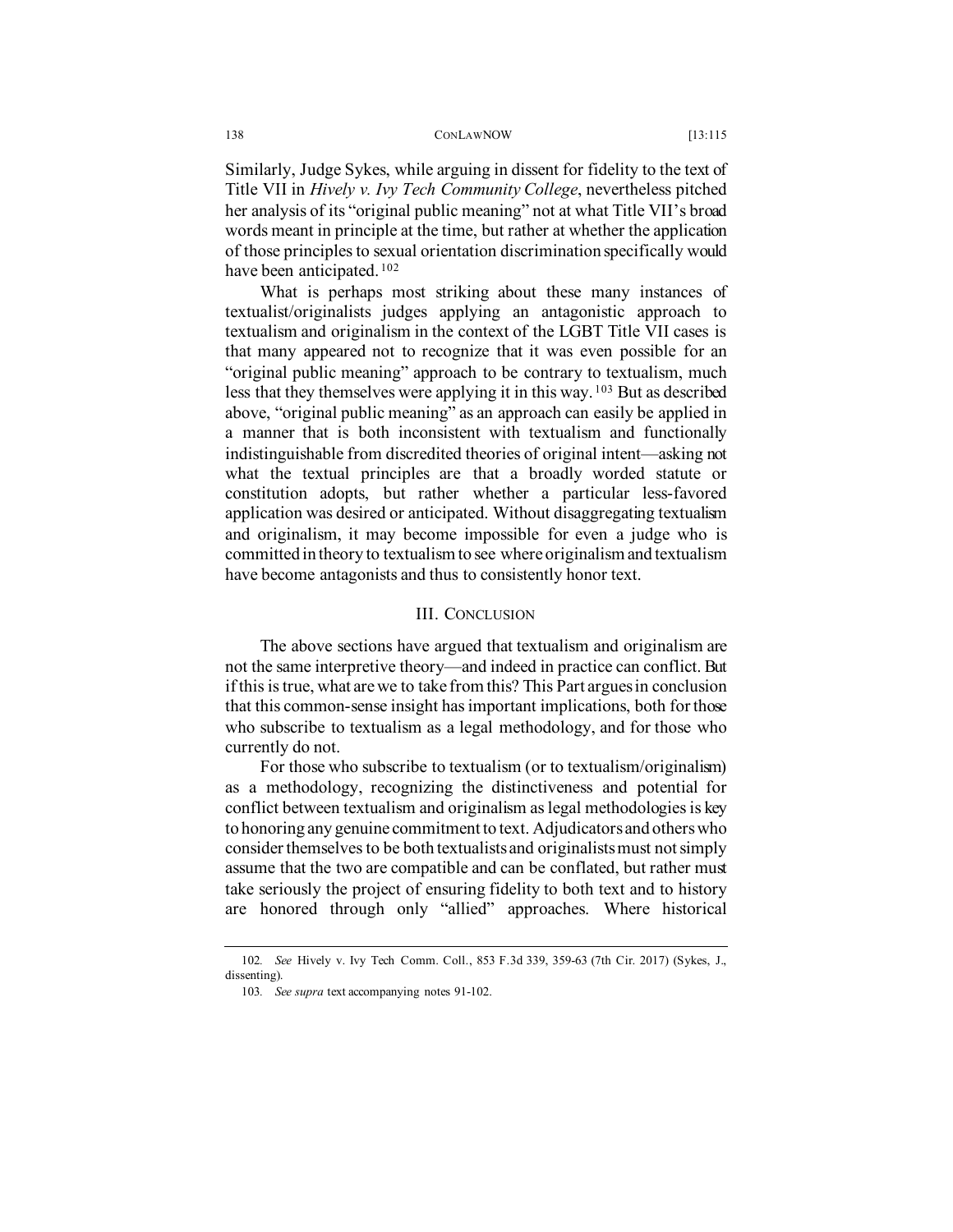approaches are situated "antagonistically" to textual ones, a textualist's ultimate fidelity ought to be to the law's text.

Moreover, it is critical for those who consider themselves textualists, or both textualists and originalists, to remember that "original public meaning" is essentially an empty vehicle. While original public meaning can be used as a basis for semantic arguments that are entirely consistent with textualism ("allied" approaches), without a fundamental, clear and unwavering commitment to *text* as the ultimate guiding lodestar, it can also be used as a basis for arguments that are fundamentally inconsistent with textualism ("antagonistic" approaches). Indeed, original public meaning is such a capacious concept that it can allow approaches that are for most purposes (except the identity of the actor whose intentions are being divined) essentially indistinguishable from long-rejected "original intent" forms of originalist theory. Thus, the fact that originalist reasoning comes in "original public meaning" garb says little about whether its arguments are made in service of—or in contravention of—interpreting text.

Finally, it is important for textualists to understand that uncritical uses of originalism may not only challenge their fidelity to text, but the very legitimacy of the textualist enterprise. The central claim of many textualist scholars and judges has been that textualism offers the promise of the rule of law through its ability to constrain judges. [104](#page-24-0) The central claim of many of textualism's critics has been that this promise is false, and that textualism is inherently non-constraining, manipulable, and politicized. [105](#page-24-1) Conflating textualism and originalism—and in so doing permitting "antagonistic" applications of history to supersede text fundamentally undermines the core promise of textualism to afford equal access to the law's protections as written to all.

The above are the implications for those who ascribe to textualism but what about for those who do not? For critics, or for those who are simply uncommitted to any legal methodology, what are the implications of the account provided herein? One argument might be that this account should be seen as a further reason to critique textualism—as inconsistent, partisan, and manipulable. [106](#page-24-2) Perhaps, on this account, textualism should be seen as irredeemably tainted by its longstanding association with

<span id="page-24-0"></span><sup>104</sup>*. See, e.g.,* SCALIA, *supra* note 1, at 25 ("Long live formalism. It is what makes a government a government of laws and not of men.")

<sup>105</sup>*. See, e.g.,* ESKRIDGE, *supra* note 13, at 38, 41, 47.

<span id="page-24-2"></span><span id="page-24-1"></span><sup>106</sup>*. Cf.* Franklin, *supra* note 9, at 123-24 (making this argument about textualism as "original public meaning").